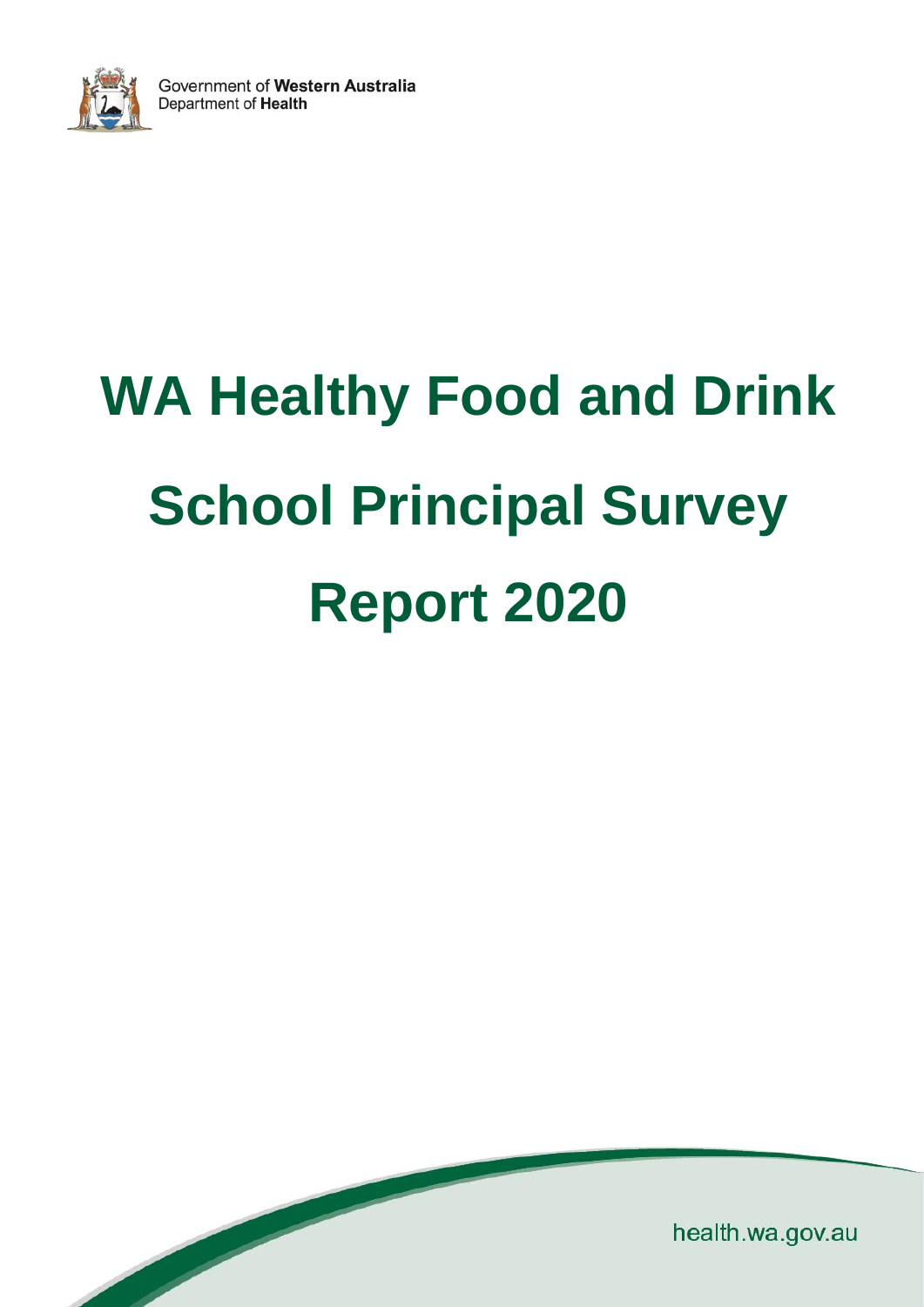Prepared by the Chronic Disease Prevention Directorate Public and Aboriginal Health Division Western Australian Department of Health

October 2021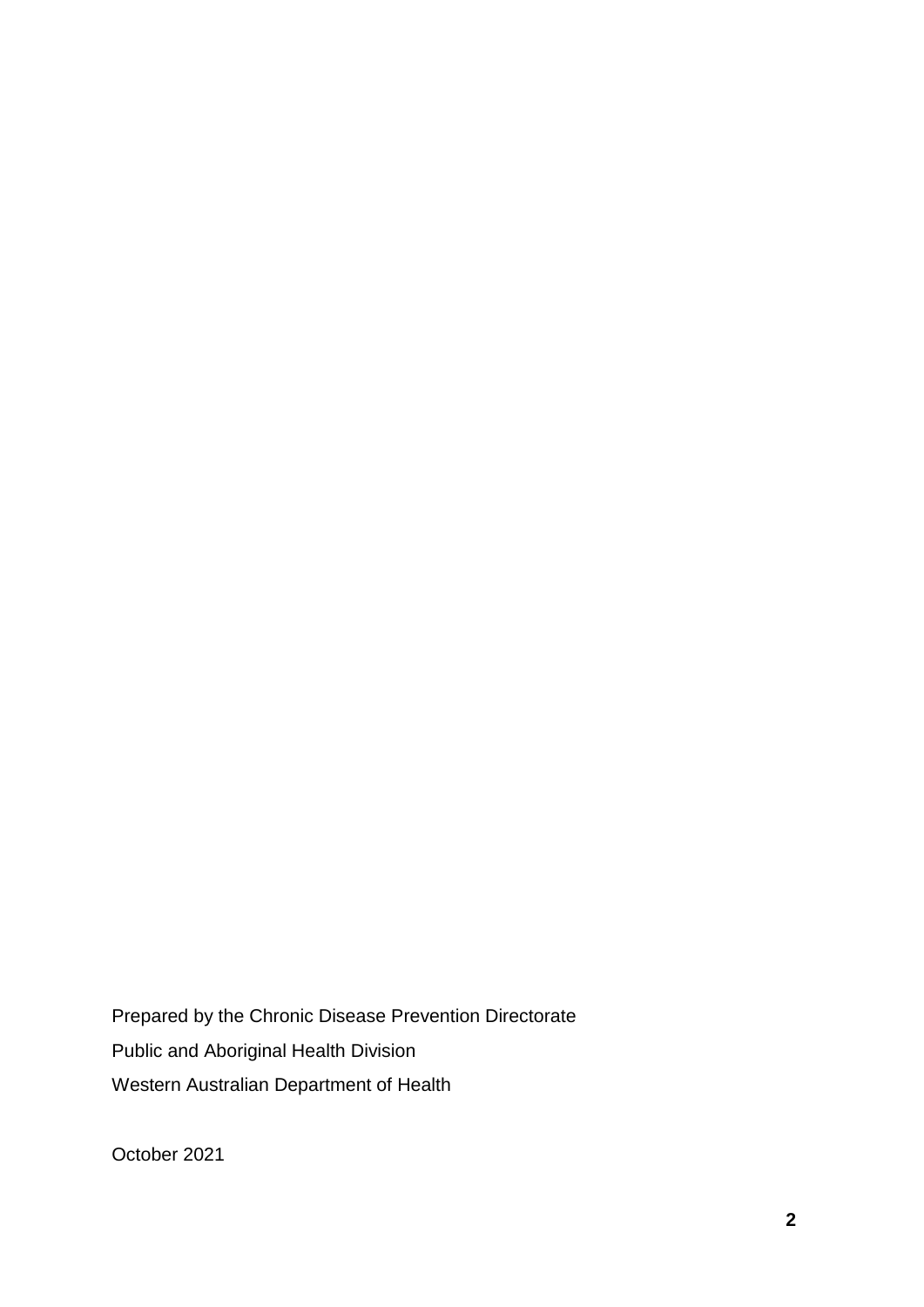# **Table of Contents**

| TABLE 2: PROPORTION OF SCHOOLS WITH A WRITTEN POLICY FOR THE PROVISION OF<br>TABLE 3: PROPORTION OF SCHOOLS MEETING CANTEEN/FOOD SERVICE HFD POLICY<br>TABLE 4: ACTIVITIES CONDUCTED BY SCHOOLS TO PROMOTE HEALTHY EATING, 2020 WA |  |
|------------------------------------------------------------------------------------------------------------------------------------------------------------------------------------------------------------------------------------|--|
|                                                                                                                                                                                                                                    |  |
|                                                                                                                                                                                                                                    |  |
| Appendix 1 – Traffic light categorisation examples provided by the                                                                                                                                                                 |  |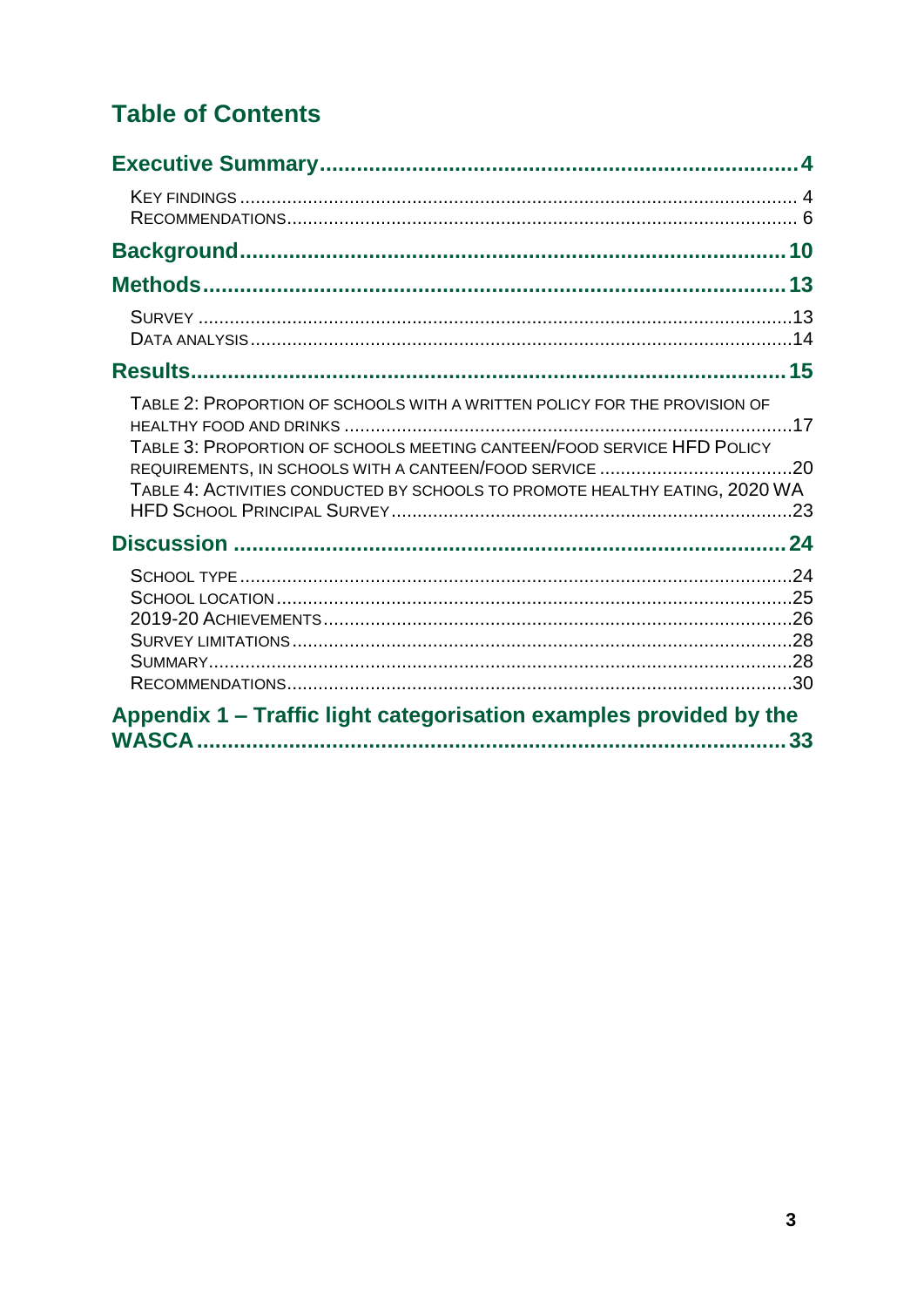# **Executive Summary**

The Department of Health funds the Western Australian School Canteen Association (Inc.) (WASCA) to provide support to schools to implement the Department of Education's Healthy Food and Drink in Public Schools Policy (the 'Policy'), through the Healthy Food and Drink Project.

Principals of all public schools, including Independent Public Schools, are required to implement the Healthy Food and Drink (HFD) [Policy,](http://det.wa.edu.au/policies/detcms/policy-planning-and-accountability/policies-framework/policies/healthy-food-and-drink-policy.en?cat-id=3457102) which applies to all school settings including canteens/food services, classroom rewards, and classroom cooking activities, school camps and excursions.

The main objective for incorporating the WA HFD School Principal Survey in Principals' reporting is to evaluate implementation of the HFD Policy and provide critical information about the return on investment of the HFD Project, as well as guide the WASCA's activities and services provided to schools.

The COVID-19 pandemic impacted the 2020 school year through restrictions in canteen/food service operations and school closures. The WASCA adapted swiftly to the changing environment by providing additional support to schools/school canteens operations along with frequent up-to-date advice and recommendations on adopting COVID-19 safe food service plans. Recommendations were based on advice from the WA Department of Health and Department of Education in consultation with the WA Council of State Schools Organisation (WACSSO). Despite disruptions, the current survey response rate was 15 per cent higher than previous years.

## **Key findings**

A total of 576 schools completed the 2020 WA HFD School Principal Survey out of 800 schools invited to complete the survey (72 per cent response rate).

*Schools with a* whole of school healthy eating policy

- The majority of schools (64.9 per cent) reported having a policy for the provision of healthy food and drinks, 19.8 per cent were developing a policy, and 13.9 per cent of schools did not have a policy.
- Schools with a canteen/food service (60.9 per cent) were significantly more likely to have a policy for the provision of healthy food and drinks in place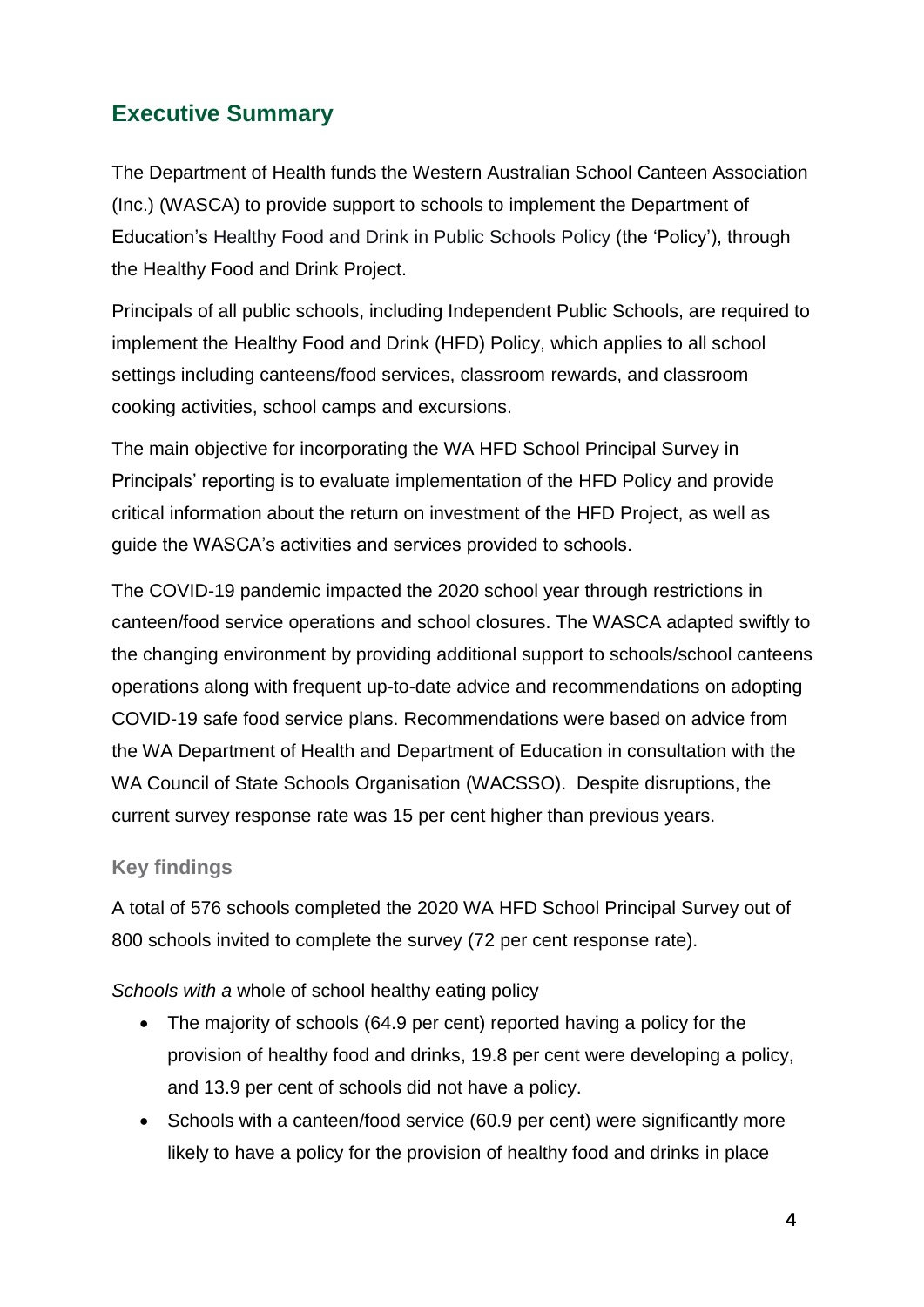compared to schools with no food service (70.7 per cent compared to 56 per cent, respectively).

• The majority of metropolitan (70.2 per cent) and regional schools (56.2 per cent) that responded had a policy in place.

#### *Provision of food and drink*

- 58.1 per cent of schools with canteens/food services met all policy requirements related to the menu.
- Almost all schools reported their canteen/food service menu consisted of a minimum of 60 per cent green food and drinks (95.7 per cent) and a maximum of 40 per cent amber food and drinks (92.9 per cent).
- Compliance was slightly lower for offering savoury commercial amber products no more than two days per week (82.9 per cent of all schools with a canteen/food service).
- High schools with a canteen/food service were more likely (24.4 per cent) to offer a menu that contained red food and drinks, even on an occasional basis, than primary schools (16.1 per cent) and other schools (16.7%), however these differences were not statistically significant.
- With the exception of not offering red food or drink, high schools with a canteen/food service were more likely to meet all other HFD Policy traffic light criteria (19.2 per cent), than primary schools (12.9 per cent) and other schools (11.1 per cent) however, these differences were not statistically significant.
- There were no statistically significant differences in reported compliance between metropolitan and regional schools, for canteen/food service menus:
	- o consisting of a minimum of 60 per cent green food and drinks (96.0 per cent and 95.2 per cent respectively);
	- o consisting of a maximum of 40 per cent amber food and drinks (94.3 per cent and 89.4 per cent respectively);
	- o offering amber savoury commercial products, no more than two days per week (81.8 per cent and 85.6 per cent respectively);
	- o offering red food or drinks even on an occasional basis (16.2 per cent and 22.1 per cent respectively).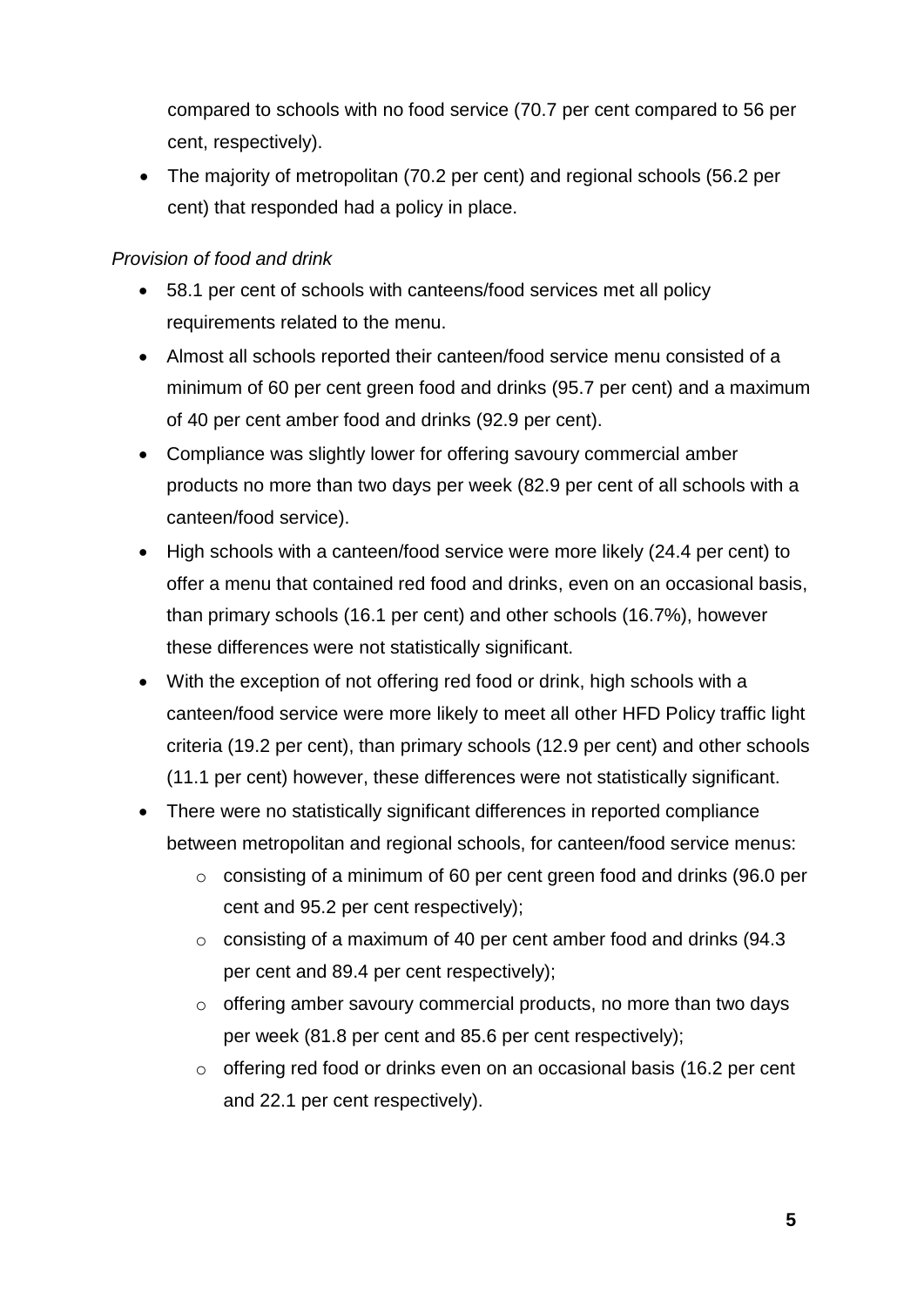#### *Promoting healthy eating in schools*

- The most popular strategy used to promote healthy eating by all schools except secondary schools, was to 'run healthy eating programs such as *Crunch&Sip®* and school kitchen gardens (81.6 per cent of all schools).
- In secondary schools, the most popular strategy was to 'work with the school canteen to adopt the Health Promoting Schools Framework' (67.2 per cent of secondary schools and 100 per cent of K-12 schools).

#### *Staff training*

- Completion of traffic light training was lower among canteen/food service employers (e.g. Parents and Citizen Associations (P&C) representative) compared to canteen/food service supervisors (84.6 per cent compared to 60.7 per cent).
- Significantly more canteen supervisors were traffic light trained in metropolitan schools (89.9 per cent) than in regional schools (72.1 per cent).
- Significantly more canteen employers in metropolitan schools (65.2 per cent) completed traffic light training compared with regional schools (50.0 per cent)
- FoodSafe training was completed by 90.6 per cent of canteen/food service supervisors, compared to 63.0 per cent of canteen/food service volunteers.
- A greater proportion of metropolitan schools (67.6 per cent) reported having completed FoodSafe training than regional schools (51.9 per cent); this difference was statistically significant (*p-*value 0.032).

#### **Recommendations**

Overall, the 2020 WA HFD School Principal Survey results are encouraging especially in light of the COVID-19 pandemic and its impact on schools. In addition, the response rate to the survey increased from 2019 by 15 per cent. These are likely to be due at least in part, to the WASCA's successful adaptation of their service delivery to maintain school engagement.

The majority of schools (58.1 per cent) who completed the 2020 WA HFD School Principal Survey with a canteens/food service met all policy requirements related to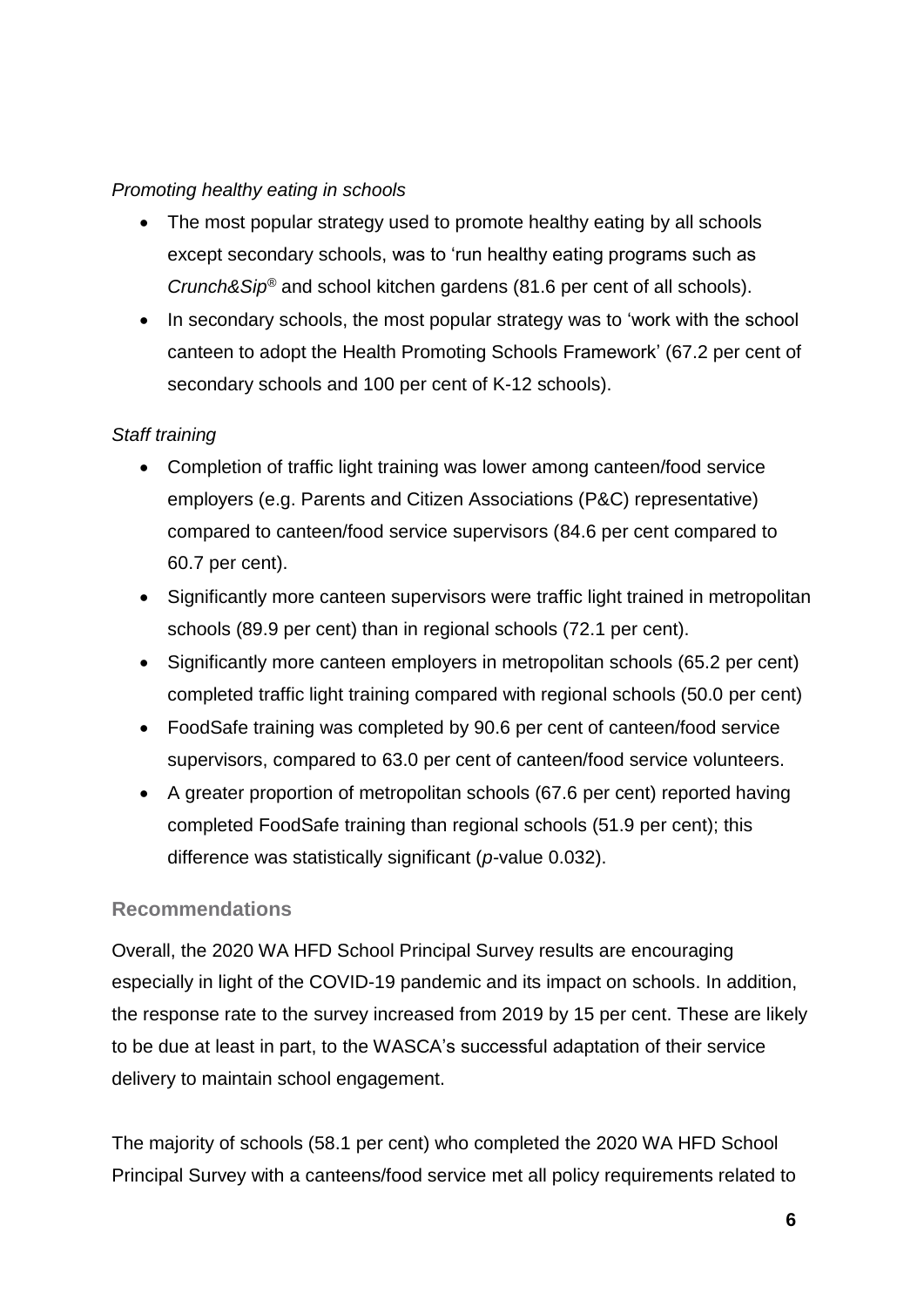the menu. However, there remains room for all schools to increase their level of compliance with the Policy, in particular:

- increasing the number of schools with and without a canteen/food service to develop a whole of school healthy eating policy;
- ensuring red food and drink items are kept off the menu at all times;
- reducing the number of days per week amber savoury commercial products are offered across all schools;
- increasing the number of regional canteen/food service supervisors, employers and canteen service volunteers who complete traffic light and FoodSafe training;
- Increase the number of K-12 employees and canteen/food service volunteers who complete traffic light training and FoodSafe training.
- Increasing the number of whole of school activities schools conduct to promote healthy eating, in particular:
	- o working with the school canteen/food service to adopt the Health Promoting Schools Framework;
	- o working with the school canteen/food service to promote 'healthy eating days' across all schools; and
	- $\circ$  include nutrition advice or information in school newsletters at least once per term.

The 2020 survey results and the identified areas for improvement are consistent with the 2019 and 2018 surveys. Continued monitoring the implementation of HFD Policy and Project in schools is essential to assist in addressing the following recommendations for the Department of Education and Department of Health:

- 1. The Department of Education continues to administer the annual WA HFD School Principal Survey of public schools and invite the Department of Health to analyse the results.
- 2. The HFD Reference Group reviews and updates, as required, the WA HFD School Principal Survey questions to maintain relevance.
- 3. The Department of Education continues to implement strategies designed to increase the response rate for future WA HFD School Principal Surveys for example, by ensuring:
	- $\circ$  the survey is open for the appropriate amount of time: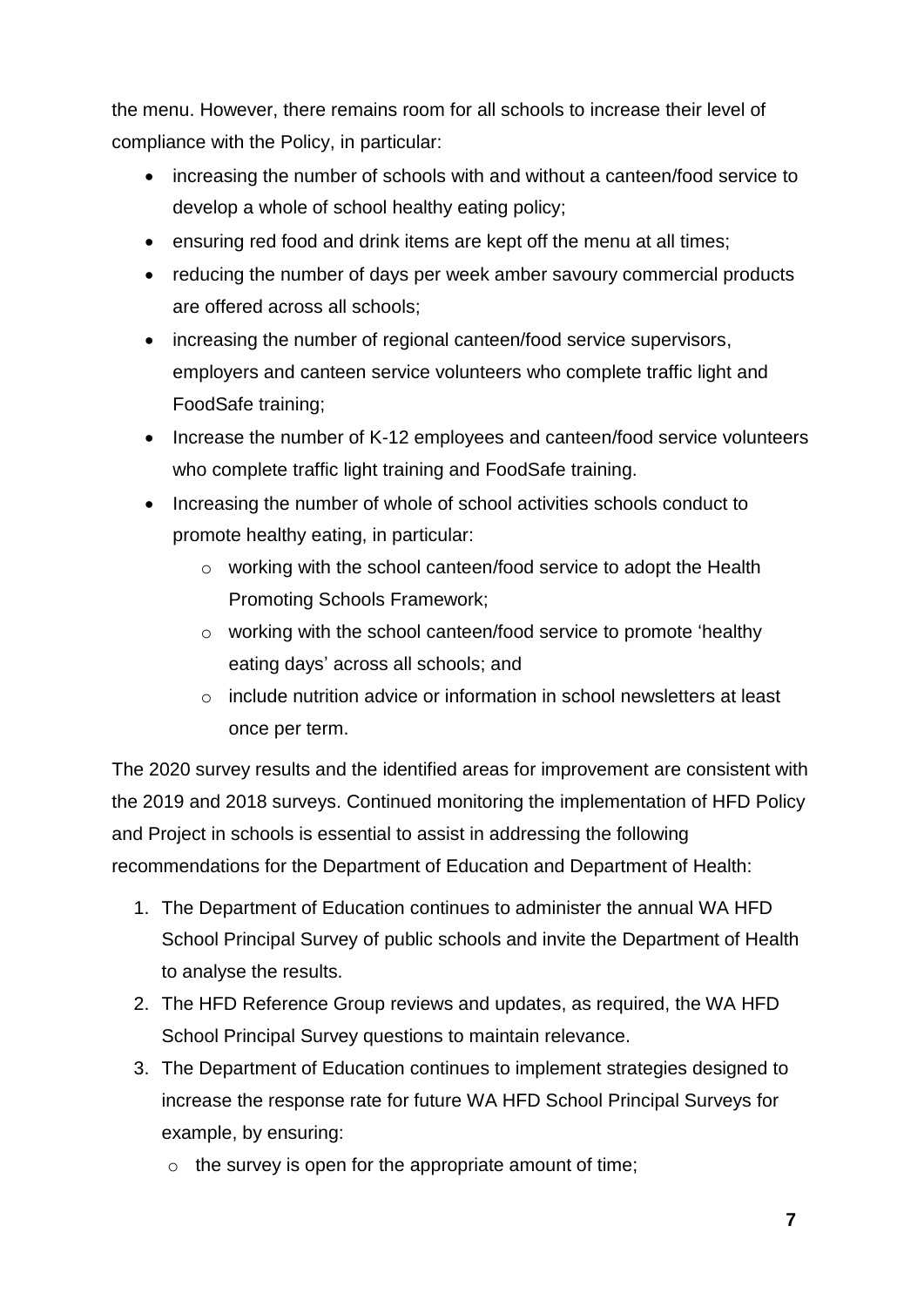- o survey links are working correctly;
- $\circ$  respondents are aware of the number of responses required and how long the survey will take to complete;
- o respondents are aware of the purpose and significance of the survey; and
- $\circ$  the most appropriate person is responding to the survey, e.g. school principals.
- o there are follow-up internal Ed-e-mail reminders;

In addition, it is recommended that strategies are implemented to attract schools that have not completed the WA HFD School Principal Survey, in the past three years. This may include increased promotion to these schools to increase response rate.

- 4. Both the Department of Education and Department of Health support the WASCA to conduct independent objective evaluation of the HFD Project delivery and compliance, in line with best practice. This type of evaluation enables WASCA to develop further strategies to increase policy compliance.
- 5. The Department of Education, Department of Health, and the WASCA continue to make the WA HFD School Principal Survey results and summary results publicly available (e.g. on the Department of Education Policy webpage and the WASCA webpage) as done in previous years.
- 6. Continuation of quarterly HFD Reference Group meetings with the Department of Health, Department of Education, and the WASCA, to ensure all parties are kept informed and updated on the status of the HFD Policy and Project activities throughout the school year. In addition, the Reference Group continues to work with the WASCA to:

a) provide targeted support to schools to meet HFD Policy criteria, (particularly to remove red items from school canteen/food service menus and number of days per week amber savoury commercial products are offered), for example:

- I. tailored training sessions for schools to ensure relevance of topics and networking opportunities;
- II. WASCA to develop marketing messages and fact sheets specifically focussing on HFD Policy, for P&C Associations, teachers, principals and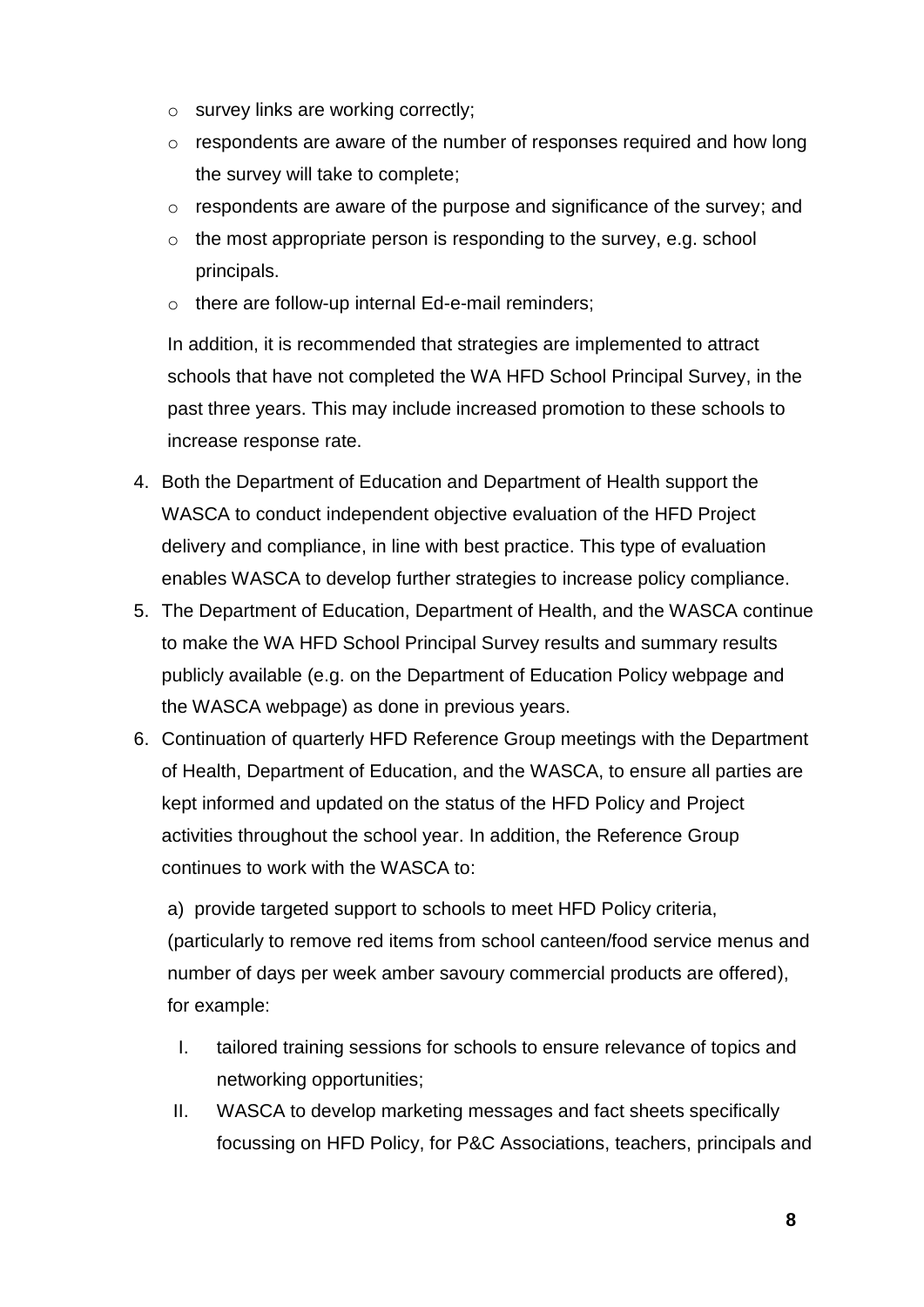health professionals on the benefits of healthy eating and awareness of the HFD Policy;

- III. increased focus on canteen staff identifying and removing red drinks from menus by: developing fact sheets; increase social media i.e. red alerts; greater focus on drinks in Traffic light training; and
- IV. WASCA to investigate qualitative data from all training sessions that will assist in Policy implementation;

b) provide targeted support to all schools to increase all training activities (particularly in regional schools); for example, the WASCA to increase engagement in regional WA schools to promote HFD Policy compliance and support, such as the traffic light training and FoodSafe training; including promoting training opportunities via newsletters and social media pages; increase online participation for all training.

c) increase education and awareness of the HFD Policy to P&C Associations in schools to increase engagement, implementation and compliance with the HFD Policy. Recommendation to:

- I. develop practical tools and resources on conducting healthy P&C activities in schools that align with the Policy, such as healthy fundraising events;
- II. deliver small group workshops specifically for P&C representatives; and
- III. increase collaboration with WACSSO to ensure alignment of activities;

d) provide targeted support to all schools, i.e. those with and without canteens, to increase the number of schools with a written Policy for the provision of healthy food and drinks; and

e) increased focus on partnerships with organisations to increase awareness of the HFD Policy such as: WA Primary Principals Association; WA Secondary Schools Executive Association; WA District High Schools Administrators Association; Refresh.ED.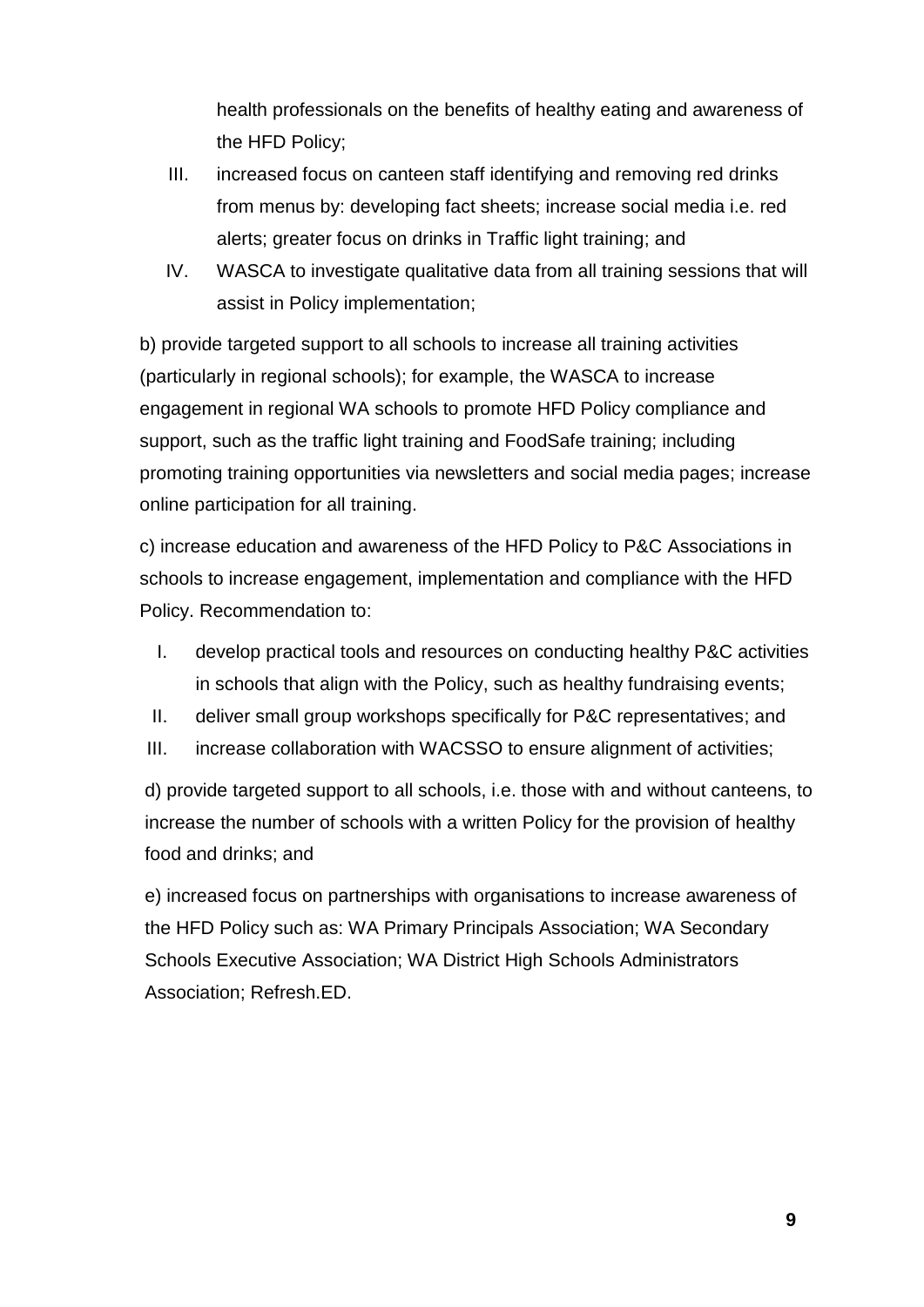# **Background**

1

Schools play a key role in introducing, supporting, and teaching children about healthy eating. Children spend a significant portion of their time in schools, and food and drinks consumed during school hours accounts for approximately one third (32 per cent) of a children's intake<sup>1</sup>. For some children, school canteens can account for a large proportion of their daily nutrition. In WA, it is estimated that 46 per cent of children order lunch from a school canteen or food outlet at least once per week<sup>2</sup>.

Food and drink available through school canteens can not only influence diet and nutrition related health outcomes such as growth but also impact children's energy levels, their ability to concentrate and academic performance<sup>34</sup>. Schools are important settings for interventions and school canteens can play a key role in shaping children's diets and provide practical, structured opportunities to influence nutrition knowledge, attitudes and behaviours in children, parents, and staff.

The World Health Organization (WHO) *Report of the Commission on Ending Childhood Obesity*<sup>5</sup> highlights schools as important settings for creating a healthy school food environment. In June 2021, the WHO released implementation guidance on making every school a health-promoting school<sup>6</sup> including the importance for school canteens to provide healthy meals and not provide unhealthy snacks, foods and sugar-sweetened beverages for school aged children. In addition, the Council of Australian Government (COAG) Health Council *Good Practice Guide: Supporting healthy eating and drinking in schools* was developed in consultation with Australian, State, and Territory Government health and education agencies and has been endorsed by Health Ministers. This guide promotes healthy food and drink policies in

<sup>5</sup> World Health Organization (2016). Healthy Food and Drink Policy, [Available from: <https://www.who.int/end-childhood-obesity/publications/taking-action-childhood-obesity-report/en/> <sup>6</sup> World Health Organisation (2021). Making every school a health-promoting school, - Implementation guidance, [Available from: [https://www.who.int/activities/making-every-school-a-health-promoting](https://www.who.int/activities/making-every-school-a-health-promoting-school)[school](https://www.who.int/activities/making-every-school-a-health-promoting-school) ]

<sup>1</sup> Australian Government Department of Health. 2007 National Children's Nutrition and Physical Activity Survey. 2013.

<sup>&</sup>lt;sup>2</sup> Pettigrew S. Donovan R. Jalleh G, Pescud M, Cowie S. Addressing childhood obesity through school canteens. Report to the WA Department of Education and Training. Perth: UWA Business School, the University of Western Australia, and the Centre for Behaviour Research in Cancer Control, Curtin University; 2009.

<sup>&</sup>lt;sup>3</sup> Yoong SL, Nathan NK, Wyse RJ, Preece SJ, Williams CM, Sutherland RL, et al. Assessment of the School Nutrition Environment: A Study in Australian Primary School Canteens. American Journal of Preventive Medicine. 2015;49(2):215-22.

<sup>4</sup> Lawlis T, Knox M, Jamieson M. School canteens: A systematic review of the policy, perceptions and use from an Australian perspective. Nutrition & Dietetics. 2016;73(4):389-98.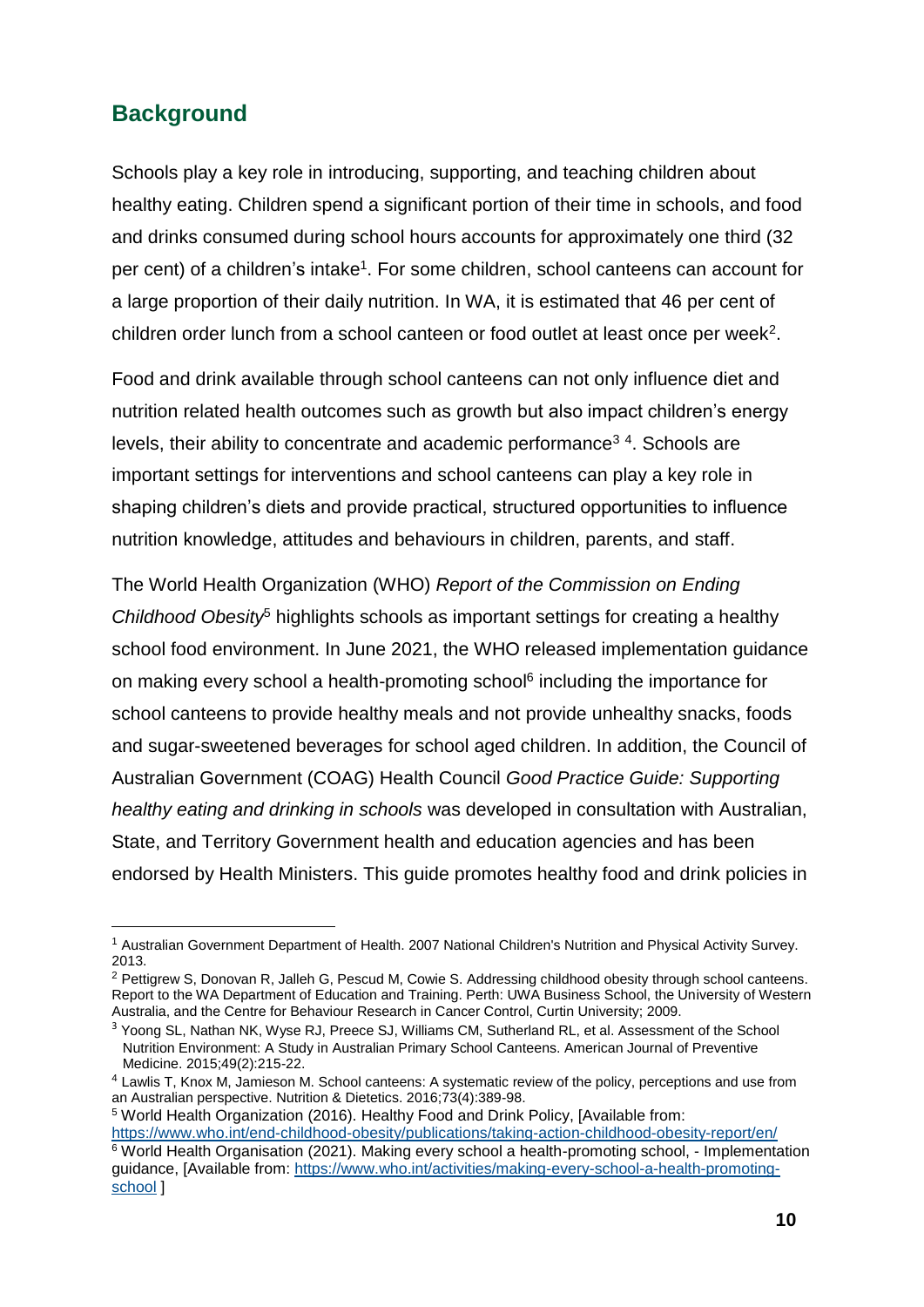schools, integration of nutrition into the school curriculum, and fostering partnerships<sup>7</sup> to support implementation of healthy food and drink policies.

The WA Department of Education's mandatory HFD Policy<sup>8</sup> applies to all WA public schools (including Independent Public Schools) and utilises a traffic light system to classify food and drinks *(Appendix 1)* based on nutrient criteria. The aim is to promote and encourage the choice of healthy (green) foods and drinks, limit amber food and drinks, and restrict the availability of the least healthy foods and drinks (red) in school canteens/food services:

- Green food and drinks are an excellent source of nutrients, contain less saturated fat and/or sugar and/or salt and help to avoid intake of excess energy (kJ) and must comprise of at least 60 per cent of the menu.
- Amber food and drinks have some nutritional value but also contain moderate levels of salt, sugar and/or saturated fat. Amber foods should be eaten in moderation and must comprise no more than 40 per cent of the menu. Savoury commercial amber products must not be offered on the menu more than twice a week.
- Red food and drinks lack adequate nutritional value, are high in saturated fat and/or added sugar and/or salt and contribute to excess energy and must not be offered on canteen and food service menus. Red categorised food and drinks will not be provided to students unless essential to learning programs.

The Department of Health funded Healthy Food and Drink (HFD) Project aims to assist schools in maintaining and strengthening policies and practices that support the provision and promotion of healthy food and drinks, particularly in school canteen/food services, in alignment with global, national and state policy objectives. The HFD Reference Group includes representatives from the Department of Health,

<sup>1</sup> <sup>7</sup> Health Council of Australian Governments. The Good Practice Guide: Supporting healthy eating and drinking at school, 2019. Available from:

[https://www.coaghealthcouncil.gov.au/Portals/0/Reports/Good%20Practices%20to%20Support%20He](https://www.coaghealthcouncil.gov.au/Portals/0/Reports/Good%20Practices%20to%20Support%20Healthy%20Eating%20and%20Drinking%20at%20School%20Updated%20Dec%202020.pdf) [althy%20Eating%20and%20Drinking%20at%20School%20Updated%20Dec%202020.pdf](https://www.coaghealthcouncil.gov.au/Portals/0/Reports/Good%20Practices%20to%20Support%20Healthy%20Eating%20and%20Drinking%20at%20School%20Updated%20Dec%202020.pdf)

<sup>2</sup> Department of Education (2018). Healthy Food and Drink in Public Schools Policy, [Available from: [http://det.wa.edu.au/policies/detcms/policy-planning-and-accountability/policies](http://det.wa.edu.au/policies/detcms/policy-planning-and-accountability/policies-framework/policies/healthy-food-and-drink-policy.en?cat-id=3457102)[framework/policies/healthy-food-and-drink-policy.en?cat-id=3457102](http://det.wa.edu.au/policies/detcms/policy-planning-and-accountability/policies-framework/policies/healthy-food-and-drink-policy.en?cat-id=3457102) ]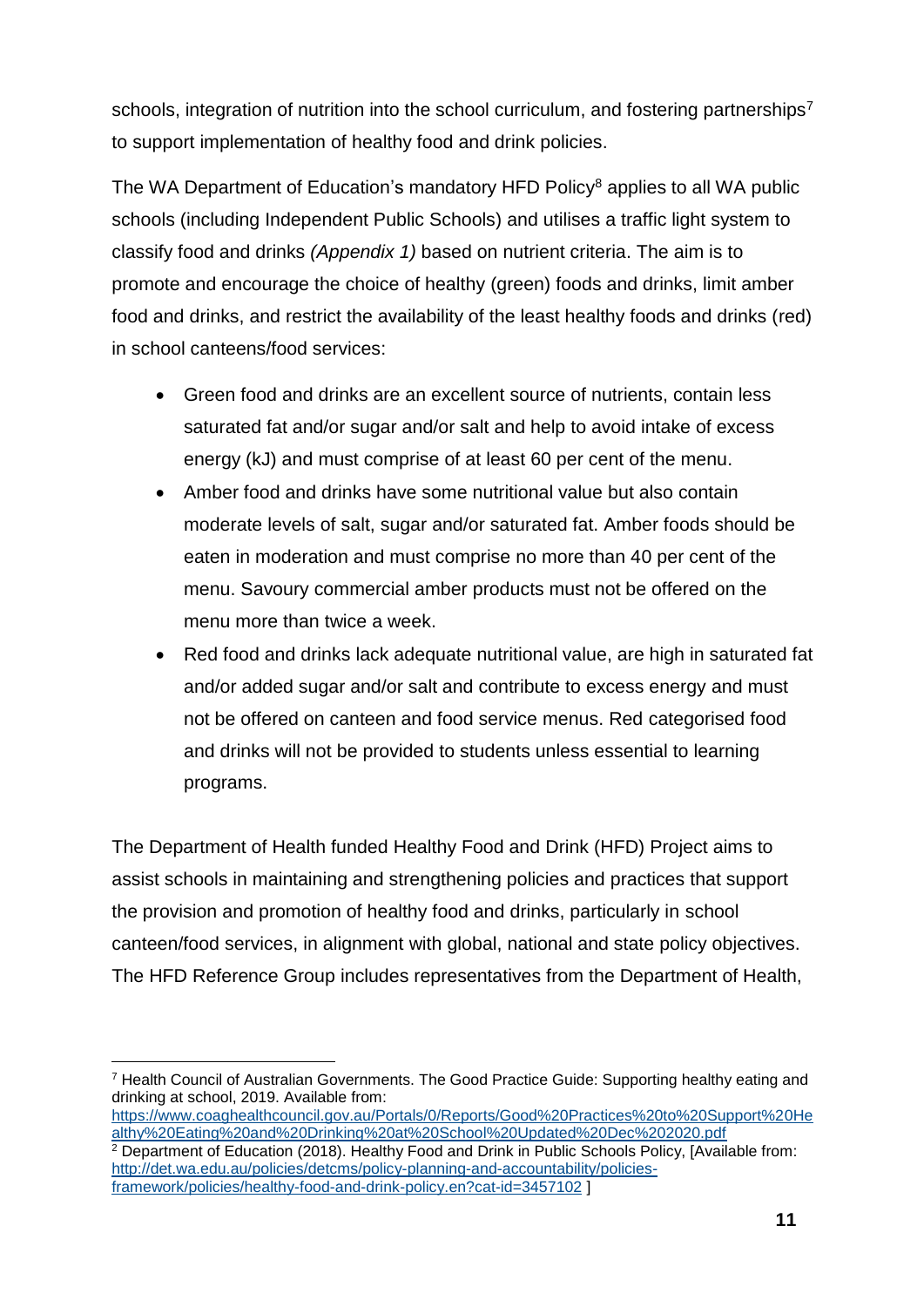Department of Education and the WASCA to facilitate information sharing and address any pressing issues among the key stakeholders for this project.

As part of the Department of Education's reporting system, the Principal Survey relating to the canteen/food service and the HFD Policy has been conducted annually, since 2012. Following consultation with the HFD Reference Group and a formal request from the Department of Health, the WA HFD School Principal Survey questions were updated for the 2016 survey, and the same questions have been utilised for the last five years. Information from the survey is an integral component of the evaluation of the HFD Policy and Project, providing critical information about policy implementation, compliance and return on investment as well as guiding the WASCA's services.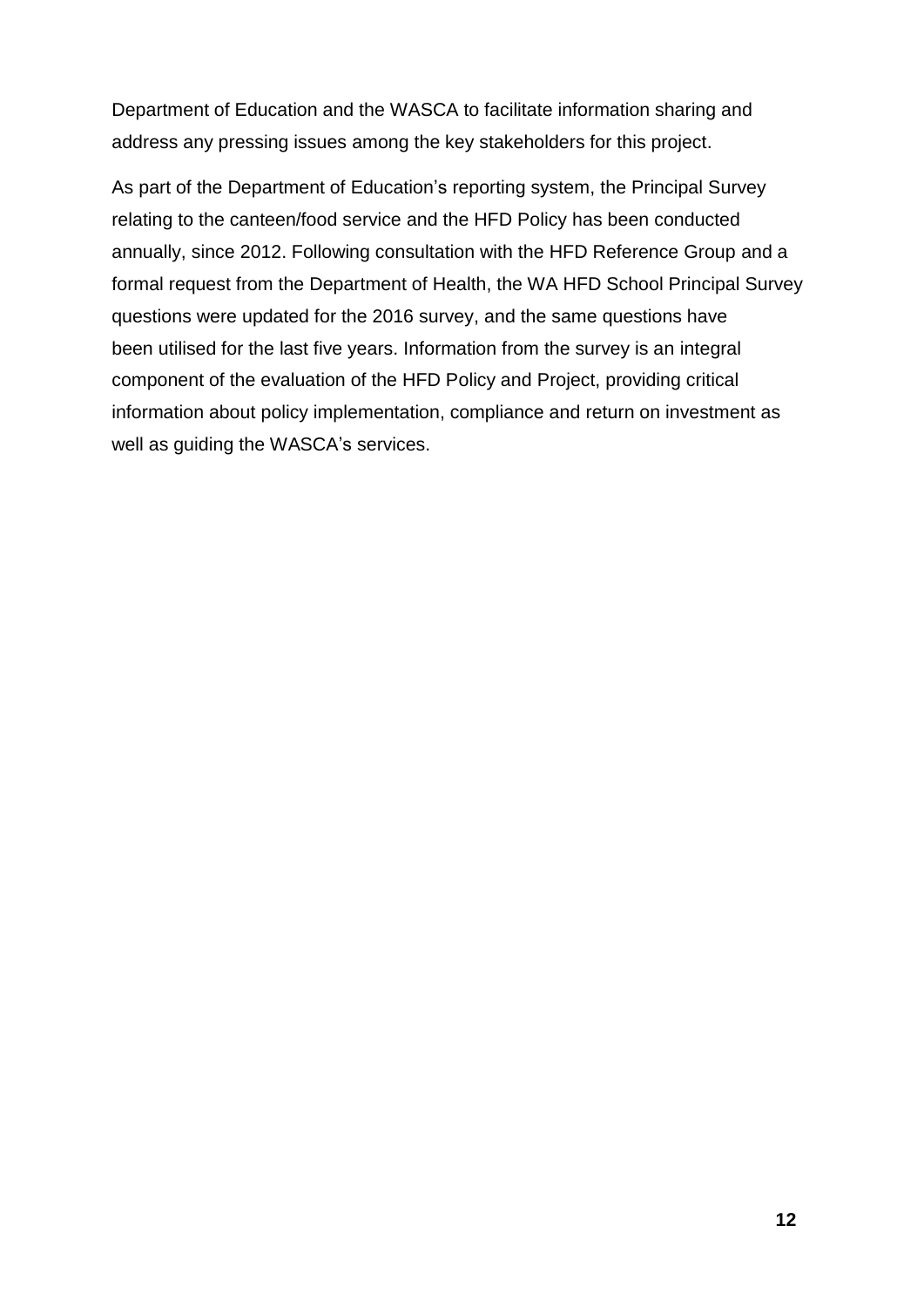# **Methods**

## **Survey**

Consistent with the previous WA HFD School Principal Surveys, an electronic communication was sent by the Department of Education to 800 WA public schools in September 2020. All principals have responsibility for the implementation of the HFD Policy in their school. The survey contained six questions relating to the HFD Policy and food service practices in the school:

## *1. Does your school have a written policy for the provision of healthy food and drinks?*

- No, our school does not have a policy
- Our school is in the process of developing a policy
- Yes, our school has a policy
- Unsure

*2. What, if anything, does your school do to promote healthy eating? (check all that apply)*

- Include nutrition advice or information in the school newsletter at least once per term
- Conduct healthy P&C fundraising events (i.e. do not use 'red' items such as chocolates)
- Organise whole school events such as a health/nutrition campaign/event, theme day etc.
- Run healthy eating programs such as *Crunch&Sip®* or a school kitchen garden
- Invite qualified guest speakers to address students, parents and/or staff about healthy eating
- Work with the school canteen to adopt the Health Promoting Schools Framework
- Not a priority, do nothing specific
- Other, please specify

#### *3. Does your school operate a canteen/food service?*

- Yes
- No

*4. Does your school canteen/food service menu (answer choices Yes, No, or Unsure):*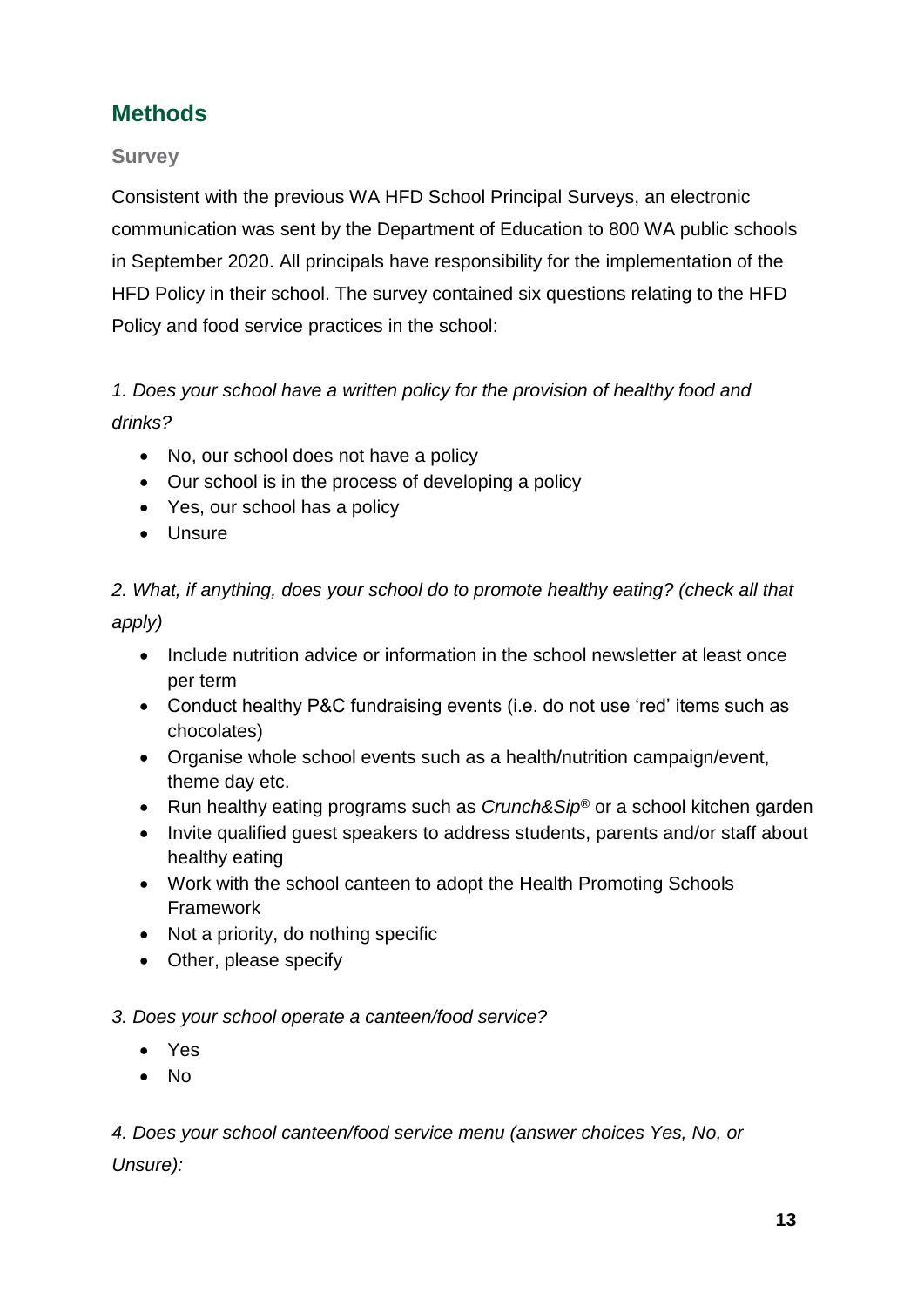- consist of a minimum of 60 per cent 'green' food and drinks?
- consist of a maximum of 40 per cent 'amber' food and drinks?
- offer savoury commercial amber products no more than two days per week?
- contain 'red' food and drinks, even on an occasional basis?

*5. Have the following people in your school community completed Traffic Light Training provided by the WA School Canteen Association Inc.? (answer choices: Yes, No, or Unsure)*

- Canteen/food service supervisor?
- Employer (e.g. P&C representative)?

*6. Have the following people participated in FoodSafe training (or its equivalent)? (answer choices Yes, No, Unsure)*

- Canteen/food service supervisor?
- Canteen/food service volunteers?

Responses to the above questions were de-identified by the Department of Education before providing the raw data to the Department of Health for analysis and reporting.

#### **Data analysis**

Frequency tables were prepared in Microsoft Excel to describe the proportion of schools meeting each of the Policy requirements. Survey responses were compared in Excel and SPSS using a Chi Square test of independence to examine whether compliance with the HFD Policy varied by school location or type. To provide balanced groups of school types for Chi Square test comparisons, secondary (n=64) and district (n=37) high schools were combined as 'High Schools', and education support schools (n=47), specialist schools (n=1), and K-12 schools (n=3) were combined as 'Other Schools'. Responses of 'Unsure' were included in analyses of proportions but were excluded from all Chi-square statistical comparisons. Where contingency (frequency) tables contained values less than five, a Fishers exact probability value was calculated. Probability values less than 0.05 were accepted as being statistically significant. All data are presented as unweighted percentages.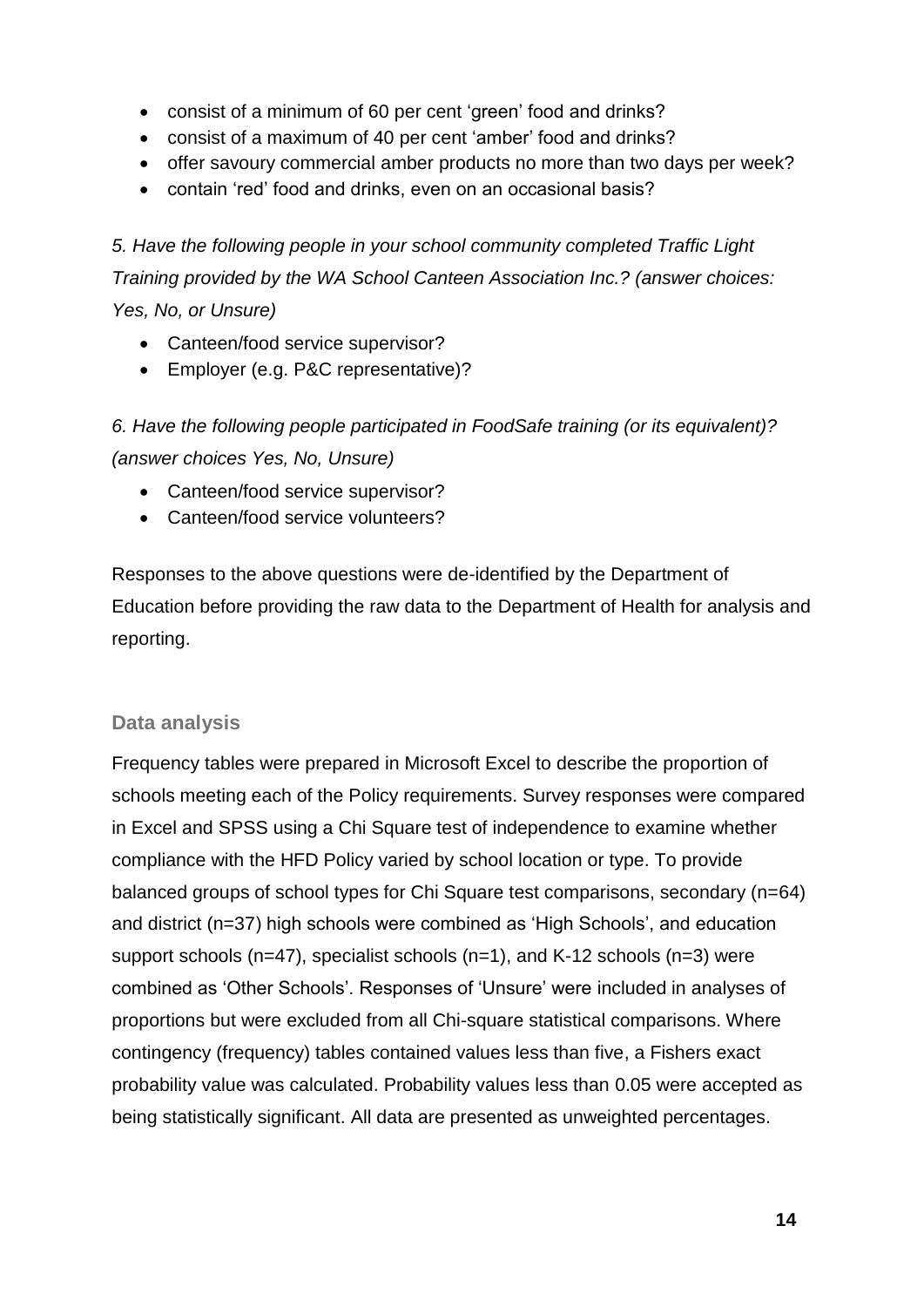# **Results**

**School type and location (Table 1)**

- Completed surveys were returned by 576 schools (72 per cent response rate), of these, 241 schools (42 per cent) completed the survey in 2018 and 2019.
- A total of 359 (62.3 per cent) completed surveys were from metropolitan schools and 217 (37.7 per cent) from regional schools, similar to surveys conducted in 2018 and 2019.
- A greater proportion of primary schools both in regional and metropolitan locations completed the survey in 2020.
- Similar proportions of secondary, district high, education support, specialist and K-12 schools completed the survey as in the past three years.
- A greater number of regional primary schools responded to the 2020 survey (153) compared to 2018 and 2019 (115 and 137, respectively).

| <b>Schools</b>              | <b>Metro schools</b> | <b>Regional schools</b> |  |  |  |
|-----------------------------|----------------------|-------------------------|--|--|--|
| $(n=576)$                   | $(n=359)$            | $(n=217)$               |  |  |  |
|                             | $n$ (%)              | $n$ (%)                 |  |  |  |
| Primary school (n=424)      | 271 (54.2%)          | 153 (30.6%)             |  |  |  |
| Secondary school (n=64)     | 47 (73.4%)           | 17 (26.6%)              |  |  |  |
| District high school (n=37) | $2(5.4\%)$           | 35 (94.6%)              |  |  |  |
| Education support (n=47)    | 37 (78.7%)           | 10 (21.3%)              |  |  |  |
| Specialist school (n=1)     | $1(100\%)$           | $0(0\%)$                |  |  |  |
| $K-12$ schools (n=3)        | $1(33.3\%)$          | 2(66.7%)                |  |  |  |
| <b>Total</b>                | 359 (100%)           | 217 (100%)              |  |  |  |

**Table 1: Location and types of schools, 2020 WA HFD School Principal Survey**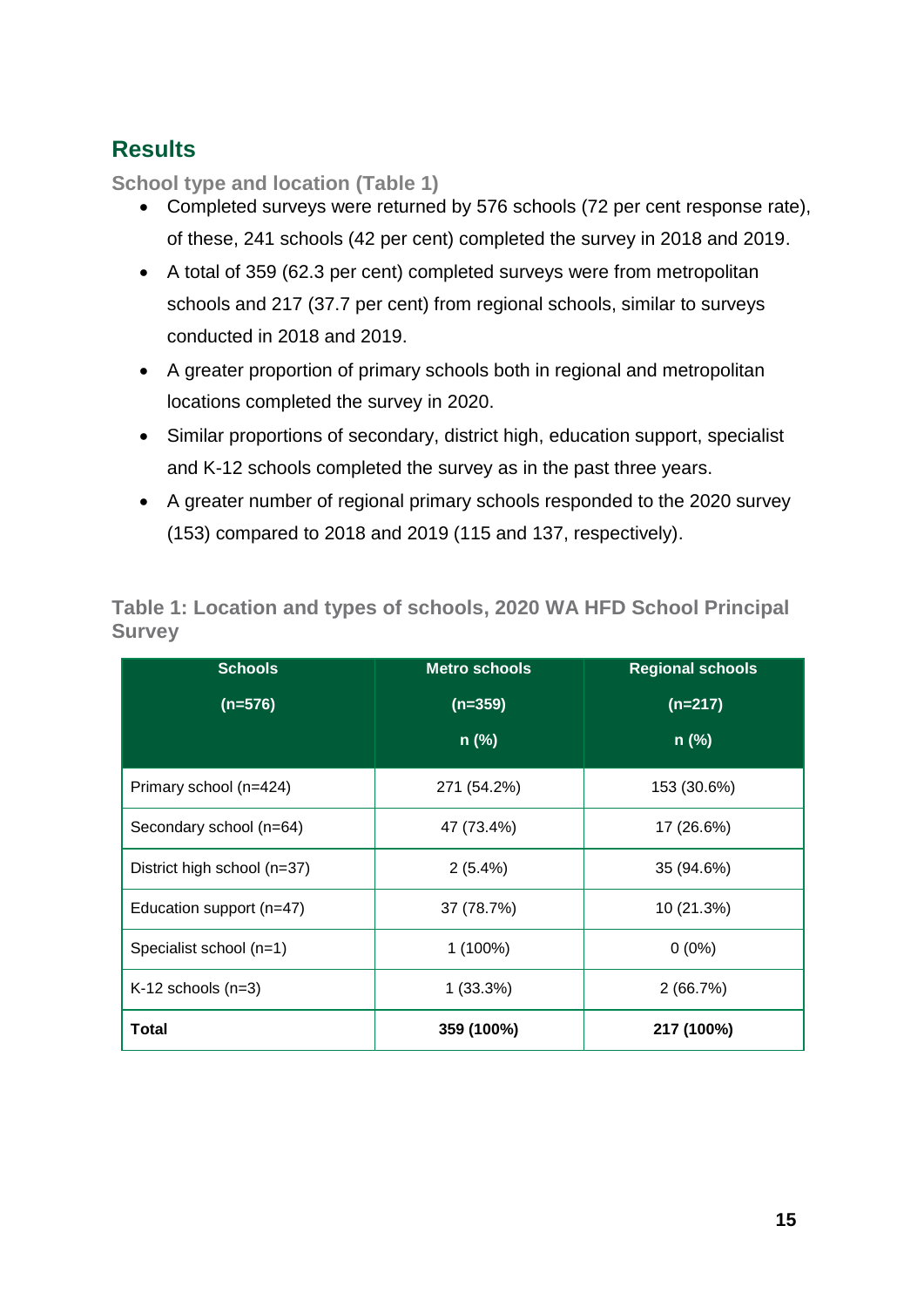#### **Written policy for the provision of healthy food and drinks (Table 2)**

- The majority of schools (64.9 per cent) reported having a policy for the provision of health food and drinks, 19.8 per cent were in the process of developing a policy, and 13.9 per cent of schools did not have a Policy.
- A total of 351 schools out of 576 reported having a canteen/food service (60.9 per cent of all schools) and these schools were more likely to have a policy than schools with no food service (70.7 per cent compared to 56.0 per cent respectively); this difference was statistically significant (*p-*value 0.0004).
- Metropolitan schools were more likely (70.2 per cent) to have a policy for the provision of healthy food and drinks in place than regional (56.2 per cent); this difference was statistically significant (*p*-value 0.0006).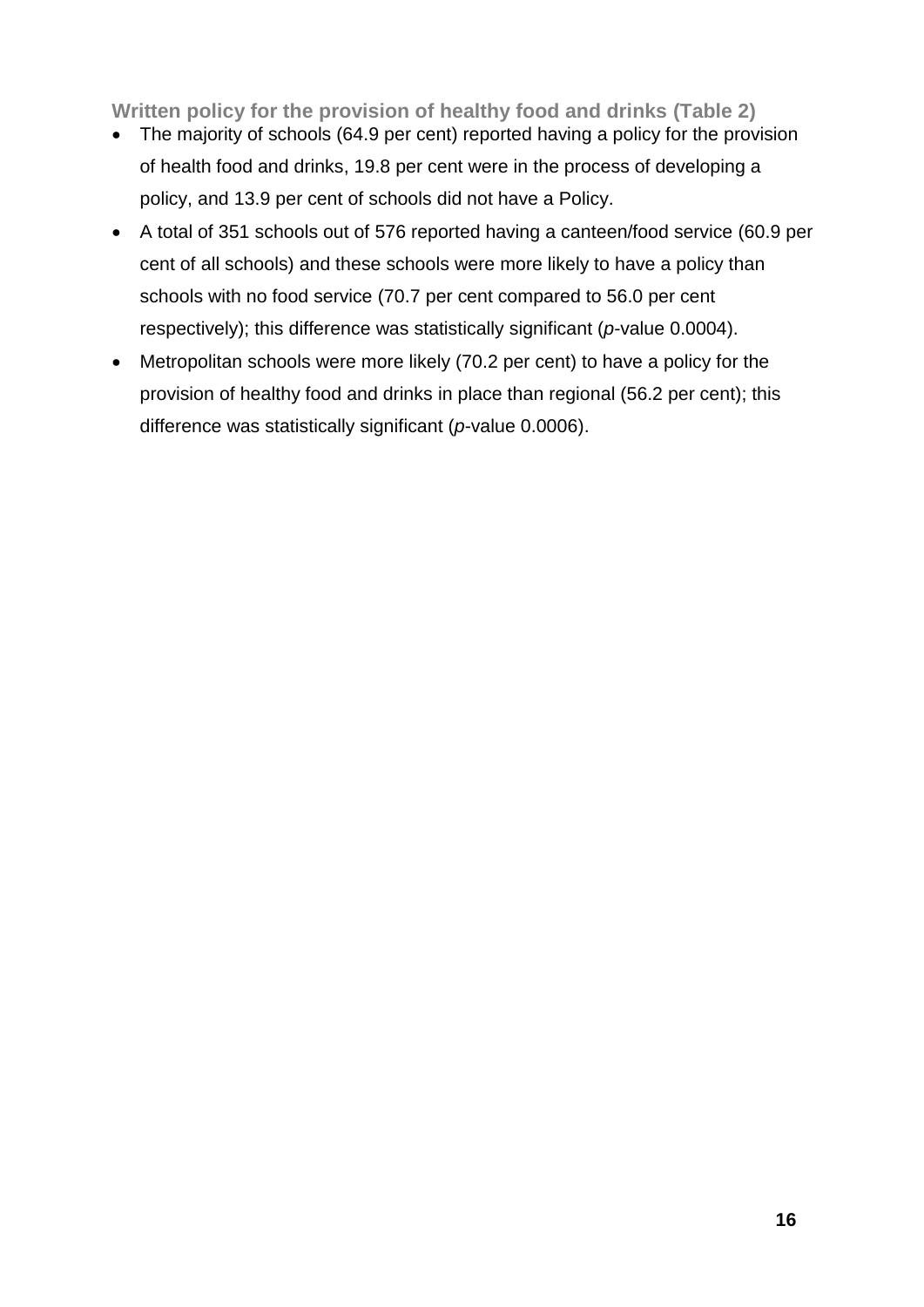#### **Table 2: Proportion of schools with a written policy for the provision of healthy food and drinks**

|                                                | <b>Have a Policy</b>     | <b>No Policy</b>        |
|------------------------------------------------|--------------------------|-------------------------|
| All schools (n=576)                            | 374 (64.9)               | 194 (33.7%)             |
| Schools with a canteen/food service (n=351)    | 248 (70.7%) <sup>a</sup> | 99 (28.2%) <sup>a</sup> |
| Schools without a canteen/food service (n=221) | 126 (56.0%) <sup>a</sup> | 95 (42.2%) <sup>a</sup> |
| <b>Location of school</b>                      |                          |                         |
| Metropolitan (n=359)                           | 252 (70.2%) b            | 102 (28.4%) b           |
| Regional (n=217)                               | 122 (56.2%) b            | 92 (42.4%) b            |
| Type of school                                 |                          |                         |
| Primary (n=424)                                | 281 (66.3%)              | 138 (32.5%)             |
| High schools* (n=101)                          | 63 (62.4%)               | 36 (35.6%)              |
| Secondary (n=64)                               | 47 (73.4%)               | 17 (26.6%)              |
| District high school (n=37)                    | 16 (43.2%)               | 19 (51.4%)              |
| Other** (n=51)                                 | 30 (58.8%)               | 20 (39.2%)              |
| Education support (n=47)                       | 28 (59.6%)               | 18 (38.3%)              |
| Specialist school (n=1)                        | 1 (100%)                 | $0(0\%)$                |
| $K-12$ school (n=3)                            | 1(33.3%)                 | 2(66.7%)                |

'In the process of developing a 'Policy' was combined with 'No Policy' for statistical comparisons; 'Unsure' responses were excluded from statistical comparisons; <sup>a</sup> statistically significant according to a Chi Squared Test (p<0.05) comparing schools with a canteen/food service to schools without a canteen/food service, **<sup>b</sup>** statistically significant according to a Chi Squared Test (p<0.05) comparing schools that have a written policy metropolitan vs. regional. \*High schools include secondary and district high schools, combined for Chi Squared test; \*\*Other schools include schools identified as 'education support schools', 'specialists' schools' and 'K-12 schools', combined for Chi Squared test. There were no statistically significant differences according to a Chi Squared Test or Fishers Exact Test (p<0.05) comparing location of school or type of school.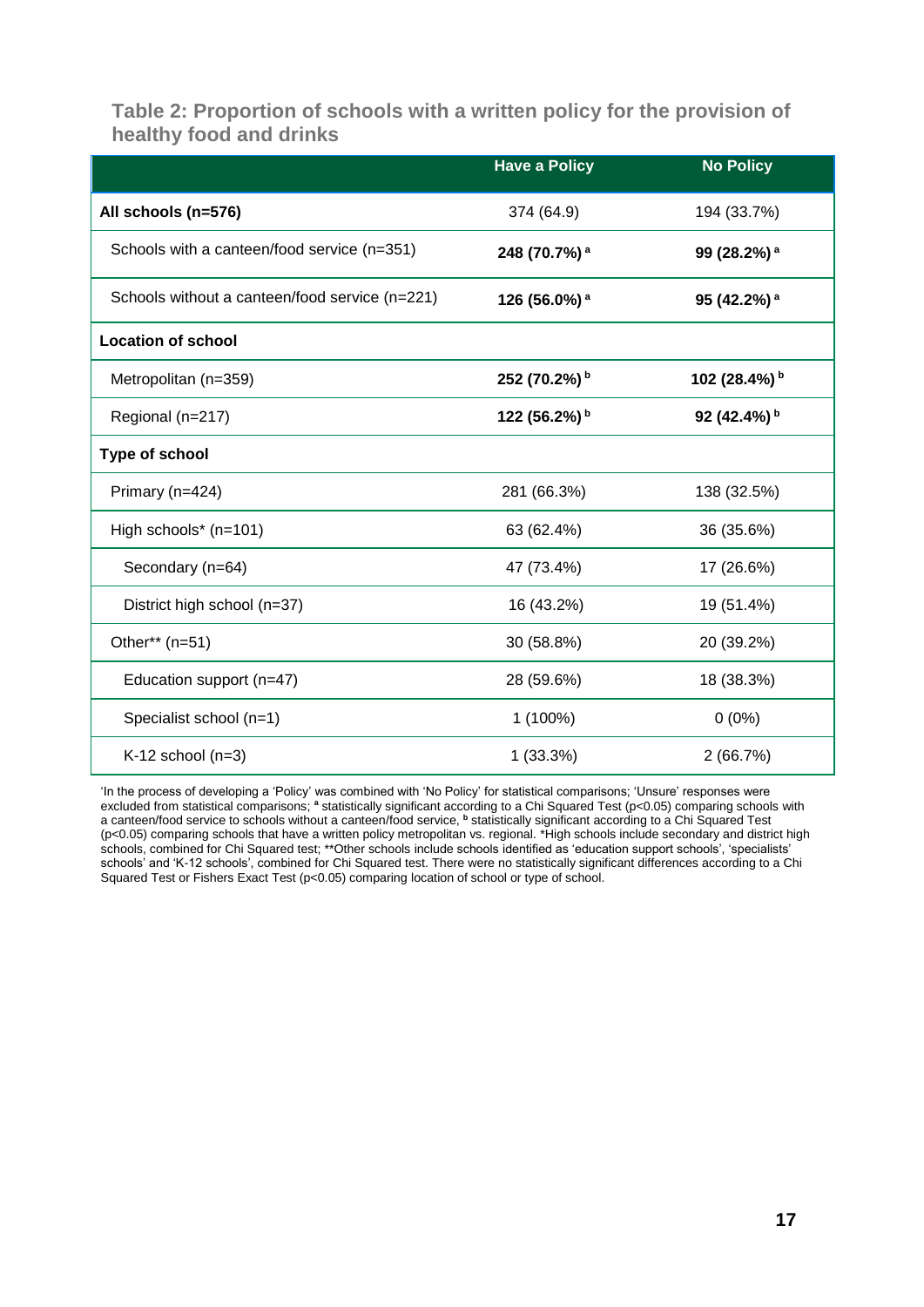**Schools that meet canteen/food service HFD Policy requirements (Table 3)**

#### *Provision of food and drink*

- Nearly all schools reported that their canteen/food service menu consisted of a minimum of 60 per cent green food and drinks (95.7 per cent) and a maximum of 40 per cent amber food and drinks (92.9 per cent), with no significant differences between primary schools, high schools and other schools.
- High schools with a canteen/food service were more likely (24.4 per cent) to offer a menu that contained red food and drinks, even on an occasional basis, than primary schools (16.1 per cent) and other schools (16.7%), however these differences were not statistically significant.
- There were no significant differences in reported compliance between metropolitan and regional schools, for the canteen/food service menu:
	- o consisting of a minimum of 60 per cent green food and drinks (96.0 per cent and 95.2 per cent respectively);
	- o consisting of a maximum of 40 per cent amber food and drinks (94.3 per cent and 89.4 per cent respectively);
	- o offering amber savoury commercial products, no more than two days per week (81.8 per cent and 85.6 per cent respectively);
	- o offering red food and drinks even on an occasional basis (16.2 per cent and 22.1 per cent respectively).

## *Staff training*

- There were high levels of completed traffic light training (84.6 per cent) and FoodSafe training (90.6 per cent) for canteen/food service supervisors. Completed training for canteen/food service volunteers was 60.7 per cent and 63.0 per cent, respectively.
- A greater proportion of metropolitan schools (89.9 per cent) reported having canteen/food service supervisors who had completed traffic light training compared to regional schools (72.1 per cent); this difference was statistically significant (*p*-value 0.0006).
- A greater proportion of metropolitan schools (65.2 per cent) reported having completed employer traffic light training when compared to regional schools (50.0 per cent); this difference was statistically significant (*p-*value 0.0409).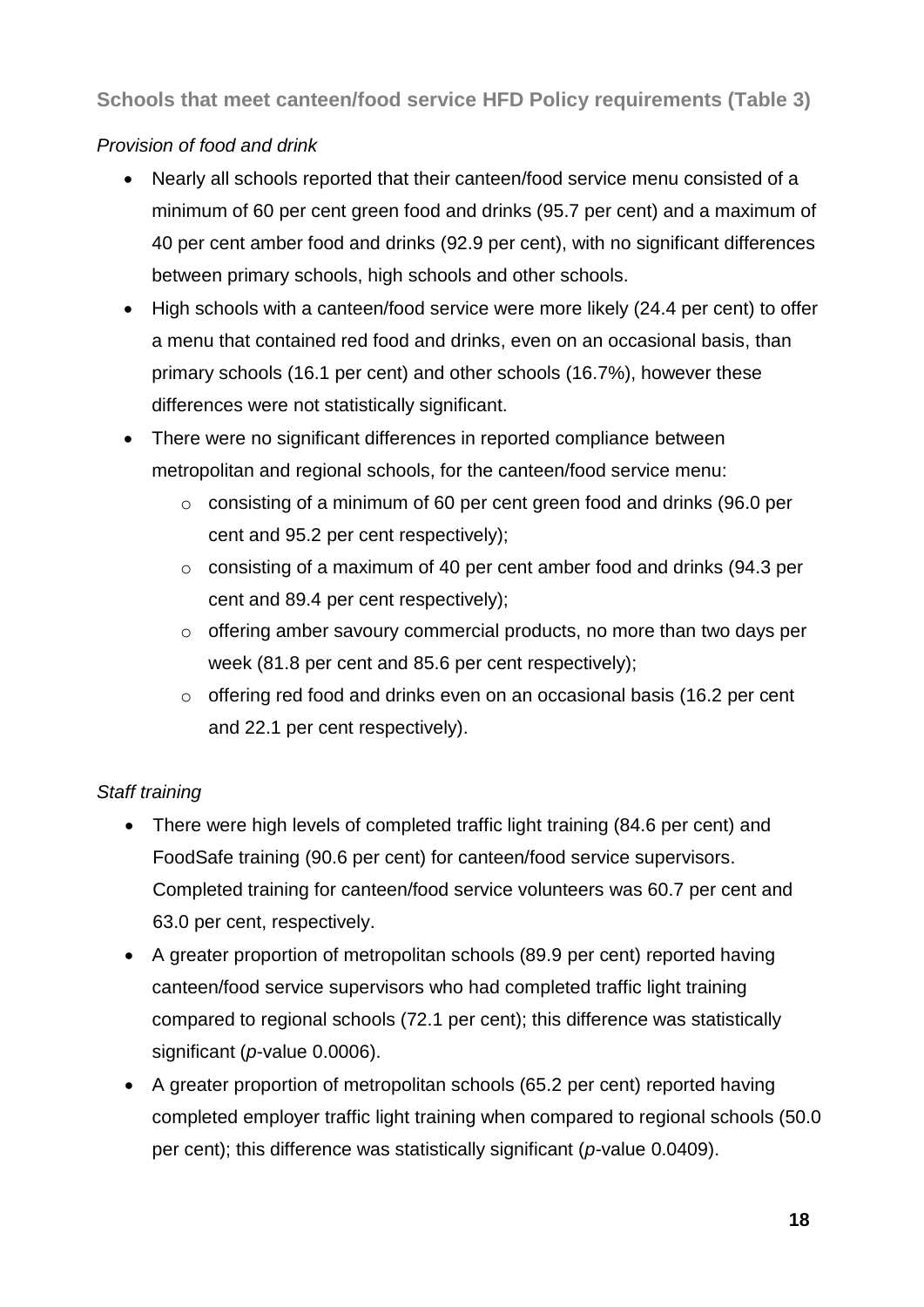• A greater proportion of metropolitan school canteen/food service volunteers (67.6 per cent) reported having completed FoodSafe training than regional schools (51.9 per cent); this difference was statistically significant (*p-*value 0.0319).

#### *Overall compliance*

- Overall, 58.1 per cent of all schools with canteens/food services met all HFD Policy traffic light criteria requirements (canteen having at least 60 per cent green foods, no more than 40 per cent amber foods, no more than 2 days per week of savoury commercial amber foods and no red foods or drinks).
- High schools with a canteen/food service were more likely to meet all HFD Policy traffic light criteria except not offering red food or drink (19.2 per cent), than primary schools (12.9 per cent) and other schools (11.1 per cent) however, these differences were not statistically significant.
- There were no significant differences in reported compliance between metropolitan and regional school menus that met all traffic light criteria (59.9 per cent and 53.8 per cent, respectively). However, regional schools were more likely to meet all HFD Policy requirements except not offering red food or drink (17.3 per cent) than metropolitan schools (13.0 per cent), but these differences were not statistically significant.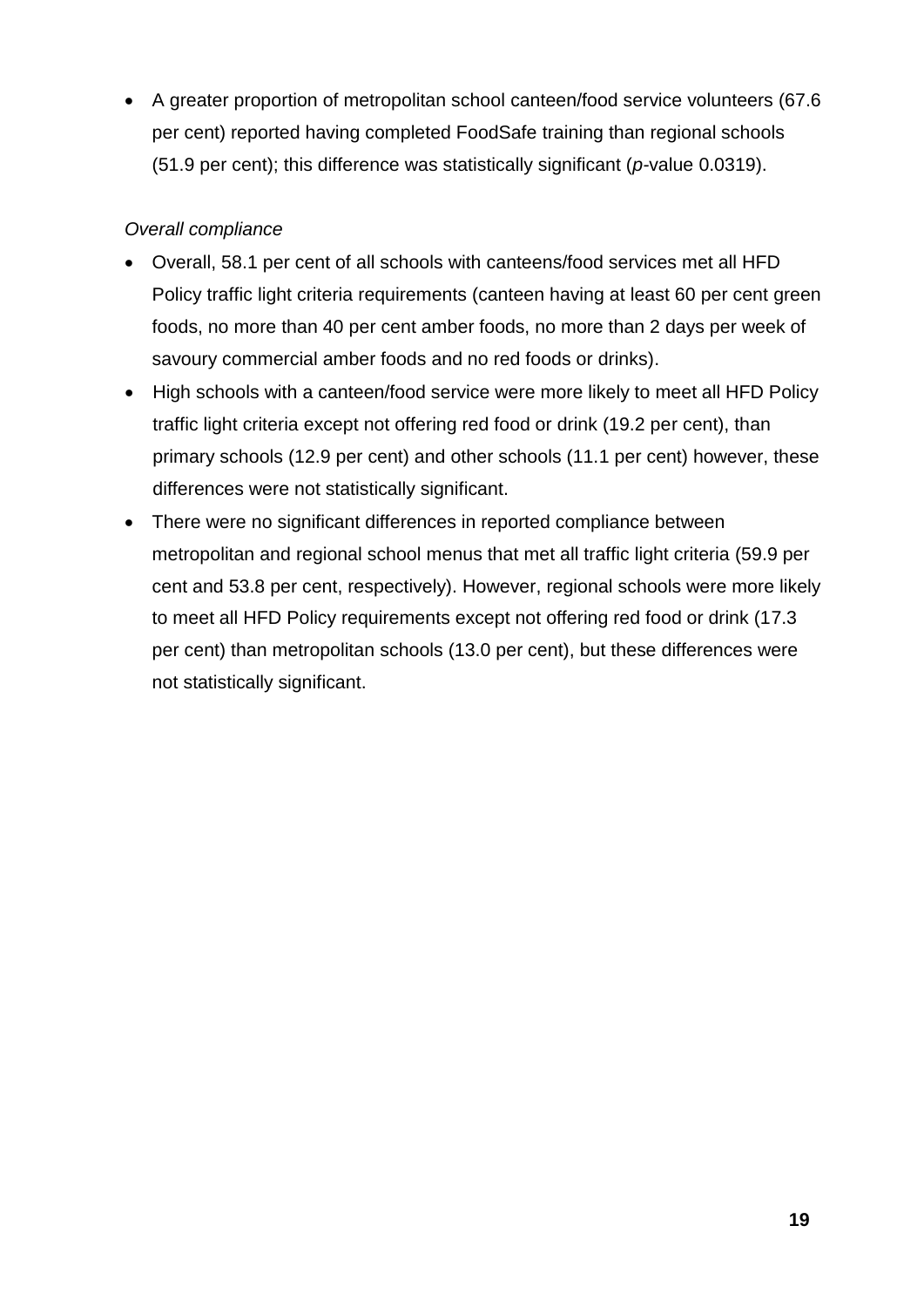**Table 3: Proportion of schools meeting canteen/food service HFD Policy requirements, in schools with a canteen/food service**

|                                                        |                                                                     |                                                                     |                                                                                                        |                                                                                               | <b>Proportion of schools</b><br>meeting traffic light<br>criteria     |                                                                                                                  | <b>Traffic light training</b><br>completed |                     | <b>FoodSafe training</b><br><b>Completed</b> |                                        |
|--------------------------------------------------------|---------------------------------------------------------------------|---------------------------------------------------------------------|--------------------------------------------------------------------------------------------------------|-----------------------------------------------------------------------------------------------|-----------------------------------------------------------------------|------------------------------------------------------------------------------------------------------------------|--------------------------------------------|---------------------|----------------------------------------------|----------------------------------------|
|                                                        | <b>Menu has</b><br>minimum<br>of 60%<br>green<br>food and<br>drinks | <b>Menu has</b><br>maximum<br>of 40%<br>amber<br>food and<br>drinks | <b>Offer</b><br>savoury<br>commercia<br>I amber<br>products<br>no more<br>than two<br>days per<br>week | <b>Menu</b><br>contains<br>red food<br>and drinks<br>even on an<br>occasional<br><b>basis</b> | <b>Menu</b><br>meets all<br>traffic<br>light<br>criteria <sup>^</sup> | <b>Menu</b><br>meets<br>traffic light<br>criteria<br>except no<br>food<br>red<br>and drinks<br>$\Lambda \Lambda$ | Canteen/<br>food service<br>supervisor     | <b>Employer</b>     | Canteen/<br>food service<br>supervisor       | Canteen/<br>food service<br>volunteers |
| All schools with a                                     | (%)<br>336                                                          | (%)<br>326                                                          | (%)<br>291                                                                                             | (%)<br>63                                                                                     | (%)<br>204                                                            | (%)<br>50                                                                                                        | (%)<br>297                                 | (%)<br>213          | (%)<br>318                                   | (%)<br>221                             |
| canteen/food service                                   | (95.7%)                                                             | $(92.9\%)$                                                          | (82.9%)                                                                                                | $(17.9\%)$                                                                                    | $(58.1\%)$                                                            | $(14.2\%)$                                                                                                       | (84.6%)                                    | (60.7%)             | (90.6%)                                      | $(63.0\%)$                             |
| <b>School location</b>                                 |                                                                     |                                                                     |                                                                                                        |                                                                                               |                                                                       |                                                                                                                  |                                            |                     |                                              |                                        |
| Metropolitan schools<br>with a canteen/food<br>service | 237<br>$(96.0\%)$                                                   | 233<br>(94.3%)                                                      | 202<br>$(81.8\%)$                                                                                      | 40<br>$(16.2\%)$                                                                              | 148<br>(59.9%)                                                        | 32<br>$(13.0\%)$                                                                                                 | 222<br>$(89.9\%)$ <sup>a</sup>             | 161<br>$(65.2\%)$ b | 229<br>(92.7%)                               | 167<br>(67.6%)                         |
| Regional schools with                                  | 104                                                                 | 93                                                                  | 89                                                                                                     | 23                                                                                            | 56                                                                    | 18                                                                                                               | $\overline{75}$                            | 52                  | 89                                           | 54                                     |
| a canteen/food service                                 | $(95.2\%)$                                                          | $(89.4\%)$                                                          | $(85.6\%)$                                                                                             | $(22.1\%)$                                                                                    | $(53.8\%)$                                                            | (17.3%)                                                                                                          | $(72.1\%)$ <sup>a</sup>                    | $(50.0\%)$ b        | $(85.6\%)$                                   | (51.9%)                                |
| Type of school                                         |                                                                     |                                                                     |                                                                                                        |                                                                                               |                                                                       |                                                                                                                  |                                            |                     |                                              |                                        |
| Primary schools with a<br>canteen/food service         | 243<br>(95.3%)                                                      | 235<br>$(92.2\%)$                                                   | 210<br>$(82.4\%)$                                                                                      | 41<br>$(16.1\%)$                                                                              | 148<br>$(58.0\%)$                                                     | 33<br>$(12.9\%)$                                                                                                 | 212<br>$(83.1\%)$                          | 157<br>(61.6%)      | 227<br>$(89.0\%)$                            | 149<br>(58.4%)                         |
| High schools * with a                                  | 76                                                                  | 74                                                                  | 68                                                                                                     | 19                                                                                            | 45                                                                    | 15                                                                                                               | 70                                         | 46                  | 76                                           | 60                                     |
| canteen/food service                                   | $(97.4\%)$                                                          | $(94.9\%)$                                                          | (87.2%)                                                                                                | $(24.4\%)$                                                                                    | (57.7%)                                                               | $(19.2\%)$                                                                                                       | (89.7%)                                    | $(59.0\%)$          | $(97.4\%)$                                   | (76.9%)                                |
| Secondary schools                                      | 59                                                                  | $\overline{57}$                                                     | 49                                                                                                     | 14                                                                                            | 31                                                                    | $\overline{12}$                                                                                                  | $\overline{56}$                            | $\overline{35}$     | 58                                           | $\overline{47}$                        |
| with a canteen/ food<br>service                        | $(100\%)$                                                           | $(96.6\%)$                                                          | $(83.1\%)$                                                                                             | (23.7%)                                                                                       | (52.5%)                                                               | (20.3%)                                                                                                          | $(94.9\%)$                                 | (59.3%)             | (98.3%)                                      | (79.7%)                                |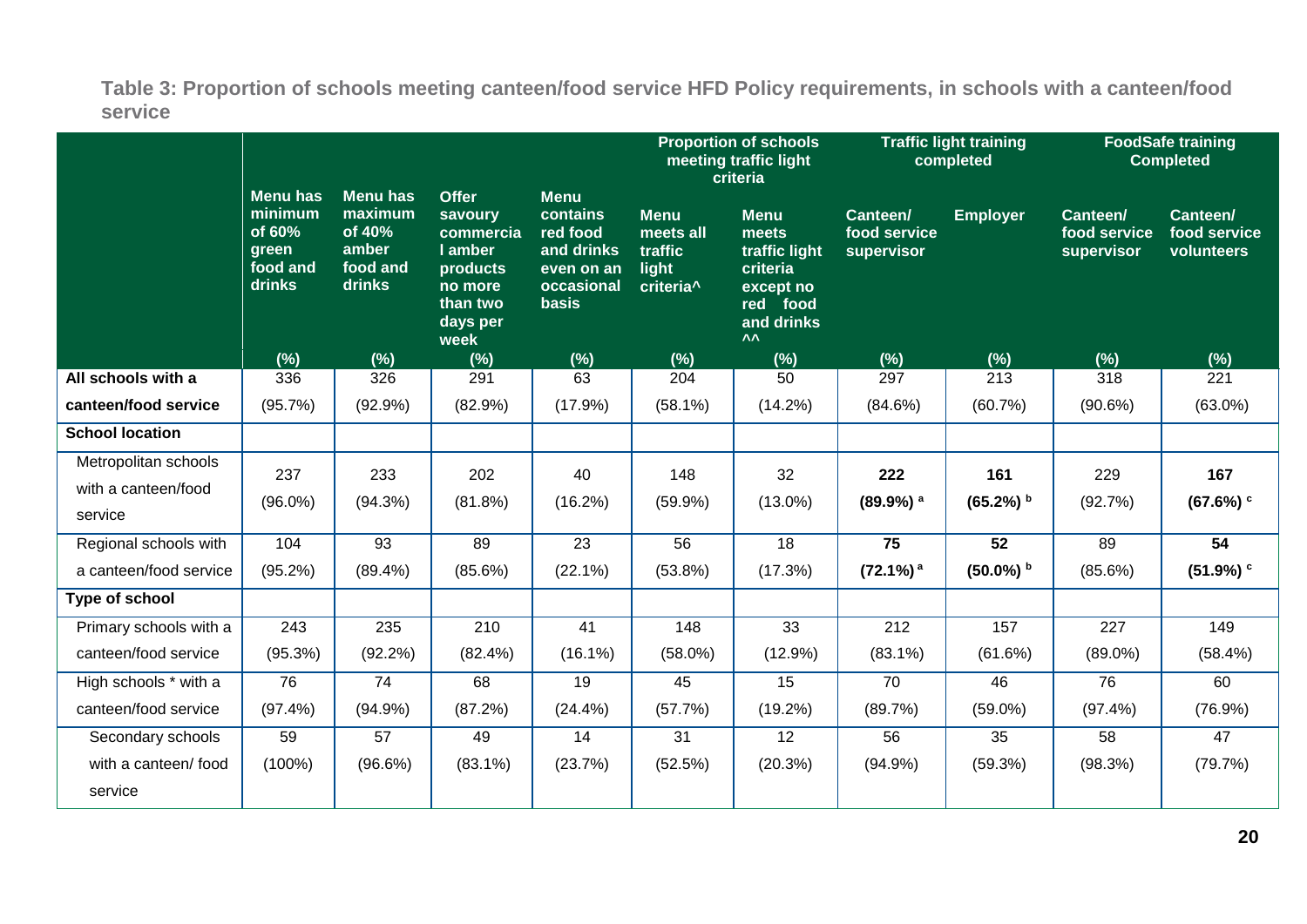|                          |                                                                     |                                                              |                                                                                                        |                                                                                               | <b>Proportion of schools</b><br>meeting traffic light<br>criteria     |                                                                                                                  | <b>Traffic light training</b><br>completed |                 | <b>FoodSafe training</b><br><b>Completed</b> |                                               |
|--------------------------|---------------------------------------------------------------------|--------------------------------------------------------------|--------------------------------------------------------------------------------------------------------|-----------------------------------------------------------------------------------------------|-----------------------------------------------------------------------|------------------------------------------------------------------------------------------------------------------|--------------------------------------------|-----------------|----------------------------------------------|-----------------------------------------------|
|                          | <b>Menu has</b><br>minimum<br>of 60%<br>green<br>food and<br>drinks | Menu has<br>maximum<br>of 40%<br>amber<br>food and<br>drinks | <b>Offer</b><br>savoury<br>commercia<br>I amber<br>products<br>no more<br>than two<br>days per<br>week | <b>Menu</b><br>contains<br>red food<br>and drinks<br>even on an<br>occasional<br><b>basis</b> | <b>Menu</b><br>meets all<br>traffic<br>light<br>criteria <sup>^</sup> | <b>Menu</b><br>meets<br>traffic light<br>criteria<br>except no<br>food<br>red<br>and drinks<br>$\Lambda \Lambda$ | Canteen/<br>food service<br>supervisor     | <b>Employer</b> | Canteen/<br>food service<br>supervisor       | <b>Canteen/</b><br>food service<br>volunteers |
| District high school     | 17                                                                  | 17                                                           | 19                                                                                                     | 5                                                                                             | 14                                                                    | 3                                                                                                                | 14                                         | 11              | 18                                           | 13                                            |
| schools with a           | (89.5%)                                                             | (89.5%)                                                      | $(100\%)$                                                                                              | (26.3%)                                                                                       | (73.7%)                                                               | $(15.8\%)$                                                                                                       | (73.7%)                                    | (57.9%)         | (94.7%)                                      | (68.4%)                                       |
| canteen/food service     |                                                                     |                                                              |                                                                                                        |                                                                                               |                                                                       |                                                                                                                  |                                            |                 |                                              |                                               |
| Other schools ** with a  | 17                                                                  | 17                                                           | 13                                                                                                     | 3                                                                                             | 11                                                                    | $\overline{2}$                                                                                                   | 15                                         | 10              | 15                                           | 12                                            |
| canteen/food service     | $(94.4\%)$                                                          | $(94.4\%)$                                                   | (72.2%)                                                                                                | (16.7%)                                                                                       | $(61.1\%)$                                                            | $(11.1\%)$                                                                                                       | (83.3%)                                    | $(55.6\%)$      | (83.3%)                                      | (66.7%)                                       |
| <b>Education support</b> | 14                                                                  | 14                                                           | 12                                                                                                     | 3                                                                                             | 10                                                                    | $\overline{2}$                                                                                                   | 12                                         | 9               | 12                                           | 10                                            |
| schools with a           | $(93.3\%)$                                                          | $(93.3\%)$                                                   | $(80.0\%)$                                                                                             | $(20.0\%)$                                                                                    | (66.7%)                                                               | $(13.3\%)$                                                                                                       | $(80.0\%)$                                 | $(60.0\%)$      | $(80.0\%)$                                   | (66.7%)                                       |
| canteen/food service     |                                                                     |                                                              |                                                                                                        |                                                                                               |                                                                       |                                                                                                                  |                                            |                 |                                              |                                               |
| K-12 school with a       | 3                                                                   | 3                                                            |                                                                                                        | 0                                                                                             |                                                                       | $\Omega$                                                                                                         | 3                                          |                 | 3                                            | $\overline{2}$                                |
| canteen/food service     | (100%)                                                              | (100%)                                                       | (33.3%)                                                                                                | (0%)                                                                                          | (33.3%)                                                               | $(0.0\%)$                                                                                                        | (100%)                                     | (33.3%)         | $(100\%)$                                    | (66.7%)                                       |

a Statistically significant according to a Chi Squared Test or Fishers Exact Test (p<0.05) comparing metropolitan schools to regional schools canteen food service supervisors trained in traffic light training; 'Unsure' responses were included in analysis of proportions, however excluded from statistical comparisons; <sup>b</sup> Statistically significant according to a Chi Squared Test or Fishers Exact Test (p<0.05) comparing metropolitan schools to regional schools employers trained in traffic light training; <sup>c</sup>Statistically significant according to a Chi Squared Test or Fishers Exact Test (p<0.05) comparing metropolitan schools to regional schools to reg canteen/foodservice volunteers trained in FoodSafe training; 'Unsure' responses were included in analysis of proportions, however excluded from statistical comparisons; **\***High schools includes secondary and district high schools, combined for Chi Squared test; **\*\***Other schools includes schools identified as 'education support schools', 'specialists' schools' and 'K-12 schools', combined for Chi Squared test.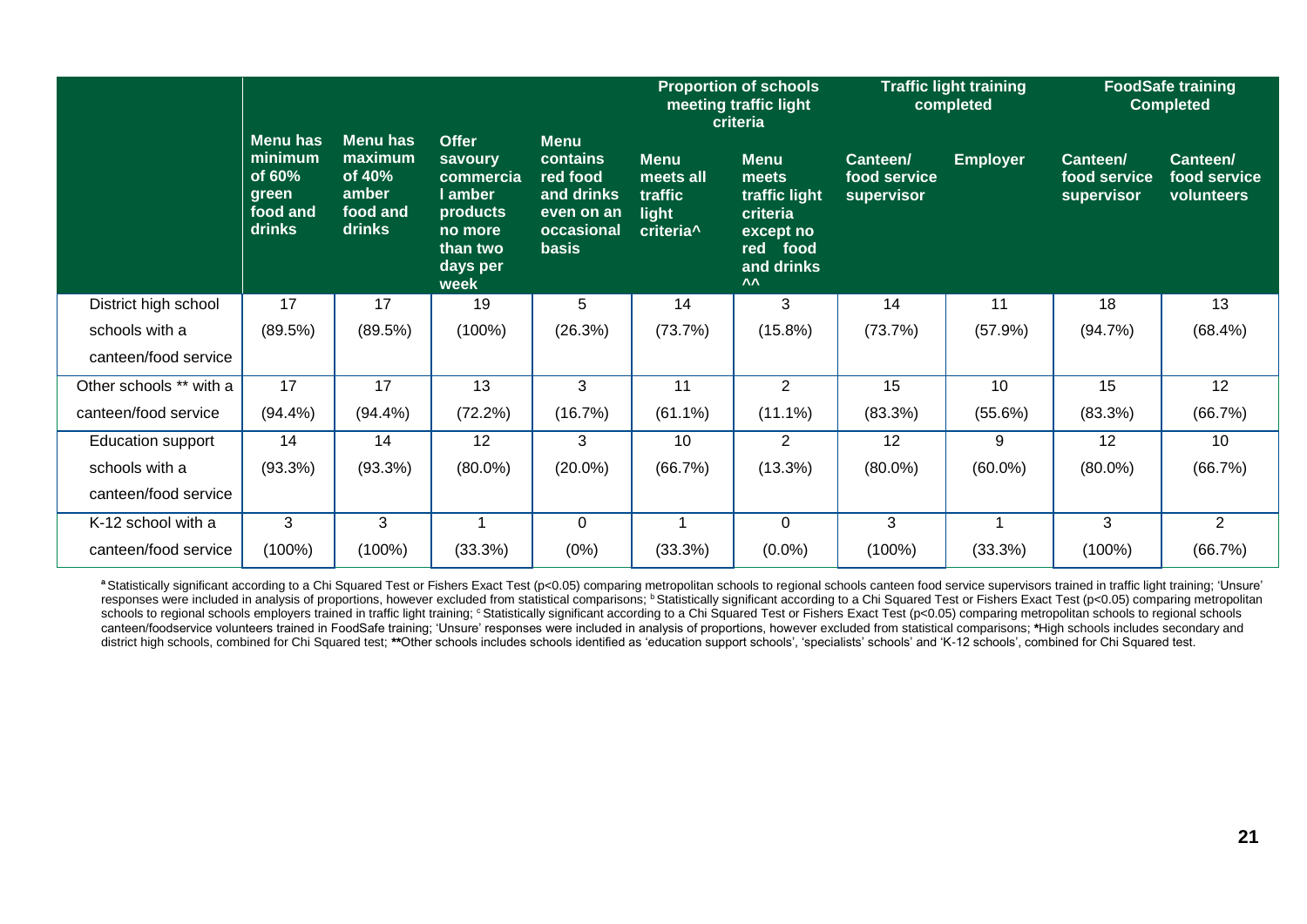**Activities conducted by schools to promote healthy eating (Table 4)**

- Most schools used multiple strategies to promote healthy eating. Less than 1 per cent of schools claimed that it was not a priority to promote healthy eating.
- The most popular strategy to promote healthy eating used by all schools except secondary schools was to 'run healthy eating programs such as *Crunch&Sip®* or a school kitchen garden (81.6 per cent of all schools). 100 per cent of K-12 schools and 67.2 per cent of secondary schools 'worked with the school canteen to adopt the Health Promoting Schools Framework' (in which health is integrated into the school curriculum as well as school policies, and which recognises the importance of links with health services and partnerships between the school, families and community). These results are consistent with both the 2018 and 2019 survey results.
- Similar proportions of metropolitan and regional schools 'ran healthy programs such as *Crunch&Sip*® or a school kitchen garden' (79.7 per cent and 84.8 per cent respectively), 'organised whole school events such as health/nutrition campaign/event, theme days' (37.9 per cent and 38.2 per cent respectively), or 'conducted healthy P&C fundraising events' (48.7 per cent and 37.3 per cent respectively), consistent with 2019 survey results.
- 'Inviting qualified guest speakers to address students, parents and/or staff about healthy eating' was the least used strategy (35.4 per cent of all schools), consistent with both the 2018 and 2019 survey results.
- 24 per cent of schools use 'other activities' on an ad-hoc basis to promote healthy eating in schools and incorporate them into the school curriculum.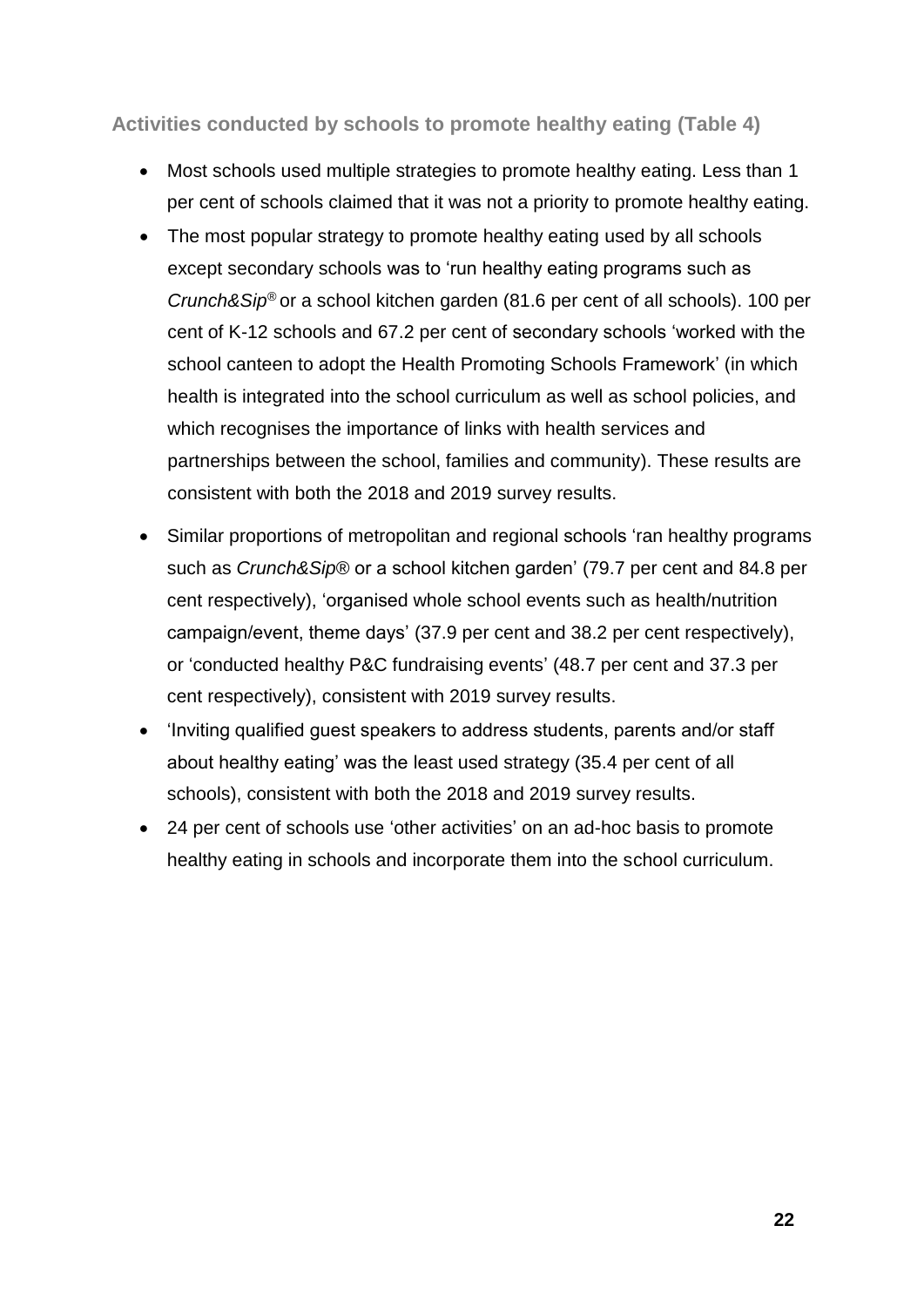| Activity *                                                                                              | <b>Total</b><br><b>schools</b> | <b>Metropolitan</b> | Regional          | <b>Primary</b><br>school | <b>Secondary</b><br>school | <b>District</b><br><b>High</b><br>school | <b>Education</b><br><b>Support</b><br>school | $K-12$<br>schools | <b>Specialist</b> |
|---------------------------------------------------------------------------------------------------------|--------------------------------|---------------------|-------------------|--------------------------|----------------------------|------------------------------------------|----------------------------------------------|-------------------|-------------------|
|                                                                                                         | (% )<br>$n = 576$              | (%)<br>$n = 359$    | (% )<br>$n = 217$ | (%)<br>$n = 424$         | (% )<br>$n=64$             | (% )<br>$n=37$                           | (% )<br>$n=47$                               | (%)<br>$n=3$      | (%)<br>$n=1$      |
| Run healthy eating<br>programs such as Crunch<br>and Sip or a school kitchen<br>garden                  | 470 (81.6%)                    | 286 (79.7%)         | 184 (84.8%)       | 385 (90.8%)              | 10 (15.6%)                 | 32 (86.5%)                               | 40 (85.1%)                                   | $3(100\%)$        | $0(0\%)$          |
| Work with the school<br>canteen to adopt the Health<br><b>Promoting Schools</b><br>Framework            | 282 (48.7%)                    | 208 (57.9%)         | 74 (34.1%)        | 206 (48.6%)              | 43 (67.2%)                 | 17 (45.9%)                               | 13 (27.7%)                                   | $3(100\%)$        | $0(0\%)$          |
| Include nutrition advice or<br>information in the school<br>newsletter at least once per<br>term        | 252 (43.8%)                    | 154 (42.9%)         | 98 (45.2%)        | 206 (48.6%)              | 11 (17.2%)                 | 19 (51.4%)                               | 14 (29.8%)                                   | $1(33.3\%)$       | 1 (100%)          |
| Organise whole school<br>events such as a health/<br>nutrition campaign/ event,<br>theme day etc.       | 219 (38.0%)                    | 136 (37.9%)         | 83 (38.2%)        | 166 (39.3%)              | 26 (40.6%)                 | 12 (32.4%)                               | 14 (29.8%)                                   | $1(33.3\%)$       | $0(0\%)$          |
| Conduct healthy P&C<br>fundraising events                                                               | 256 (44.4%)                    | 175 (48.7%)         | 81(37.3%)         | 216 (50.9%)              | $9(14.1\%)$                | 16 (43.2%)                               | 13 (27.7%)                                   | 2(66.7%)          | $0(0\%)$          |
| Invite qualified guest<br>speakers to address<br>students, parents and/or<br>staff about healthy eating | 204 (35.4%)                    | 111 (30.9%)         | 93 (42.9%)        | 148 (34.9%)              | 21 (32.8%)                 | 18 (48.6%)                               | 15 (31.9%)                                   | $1(33.3\%)$       | $1(100\%)$        |
| Not a priority, do nothing<br>specific                                                                  | $5(0.9\%)$                     | $3(0.8\%)$          | $2(0.9\%)$        | $2(0.5\%)$               | $2(3.1\%)$                 | 1(2.7%)                                  | $0(0\%)$                                     | $0(0\%)$          | $0(0\%)$          |

**Table 4: Activities conducted by schools to promote healthy eating, 2020 WA HFD School Principal Survey** 

\* Multiple responses permitted therefore percentages will not add up to 100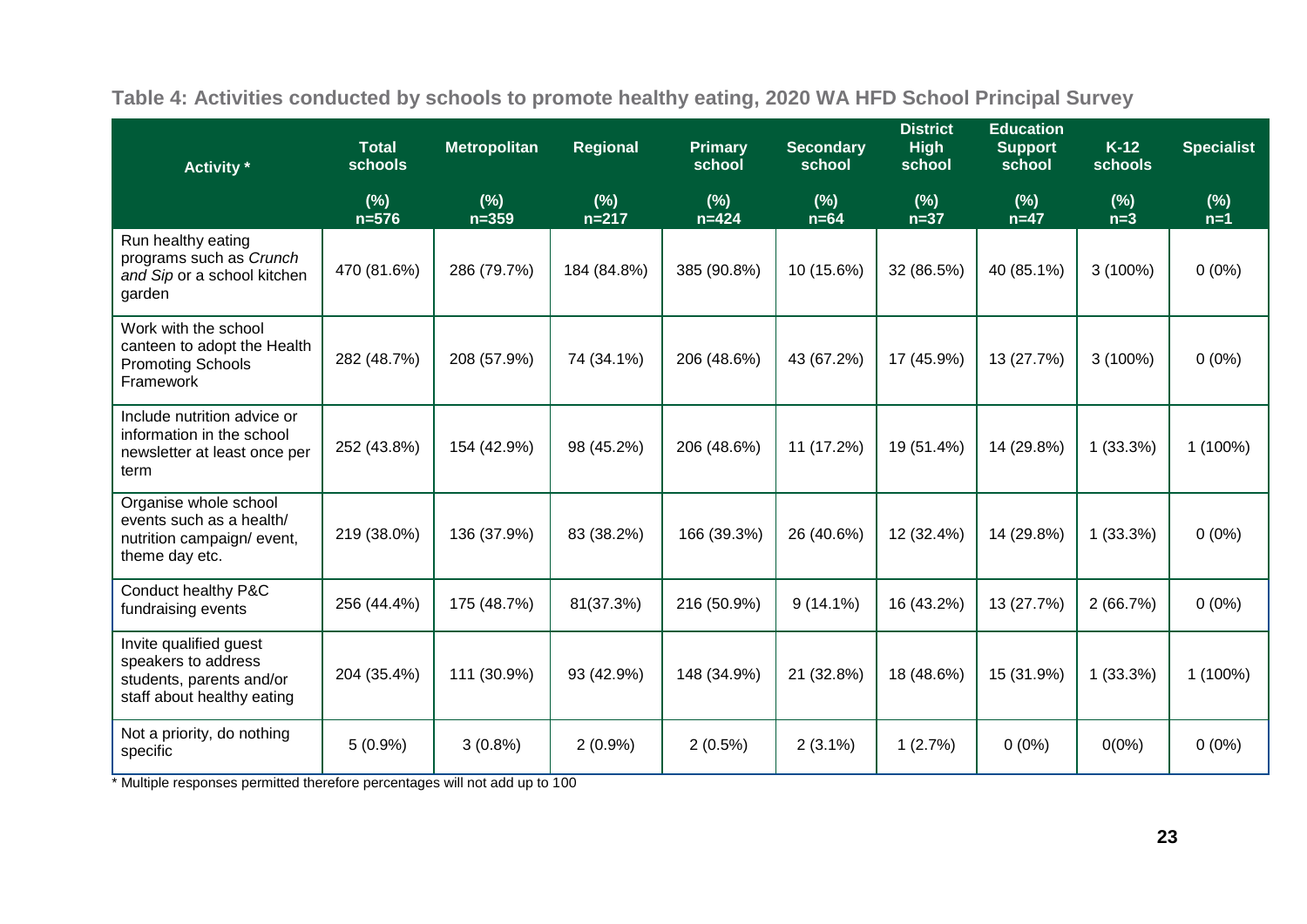# **Discussion**

The HFD Policy aims to increase the capacity of WA public schools and key school stakeholders to establish, maintain and strengthen policies and practices that support the provision and promotion of healthy food and drinks in WA schools.

The 2020 WA HFD School Principal Survey results indicate that consistent with previous surveys, a majority of schools have a healthy food and drink policy or are in the process of developing a policy.

#### **School type**

Schools with a canteen/food service and metropolitan schools were significantly more likely to have a written policy for the provision of healthy food and drink.

In 2019 the WASCA investigated common barriers and enablers with implementing and complying with the HFD Policy for secondary and regional schools through the Action on Nutrition (AoN) Project, a scholarship awarded through the Australian Health Promotion Association. The main barriers identified include: time taken for new foods to gain interest (thus managing potential wastage); lack of canteen volunteer support; concerns regarding profit/loss; parents'/students limited healthy food and drink knowledge; and competition with food outlets near schools, e.g. fast food outlets and supermarkets. Key enablers identified include: support/leadership from school principals, access to Star Choice™ products, the WASCA services, promoting the canteen via social media, and access to complementary programs, e.g. Crunch&Sip® <sup>9</sup>.

As a result, the WASCA are currently implementing several strategies based on these findings, these include:

- conducting individual school canteen menu assessments and providing follow-up phone support to discuss any further barriers schools are experiencing with adopting the HFD Policy in their school and identifying recommendations actioned from the initial menu assessment;
- development of marketing messages to increase students' knowledge of healthy eating and awareness of the HFD Policy. Proposed strategies include

<sup>1</sup> 9 Western Australian School Canteen Association Inc (2019). Annual Report 2018-19, [Available from: [https://www.waschoolcanteens.org.au/wp-content/uploads/2019/10/2019-WASCA-Annual-Report.pdf\]](https://www.waschoolcanteens.org.au/wp-content/uploads/2019/10/2019-WASCA-Annual-Report.pdf)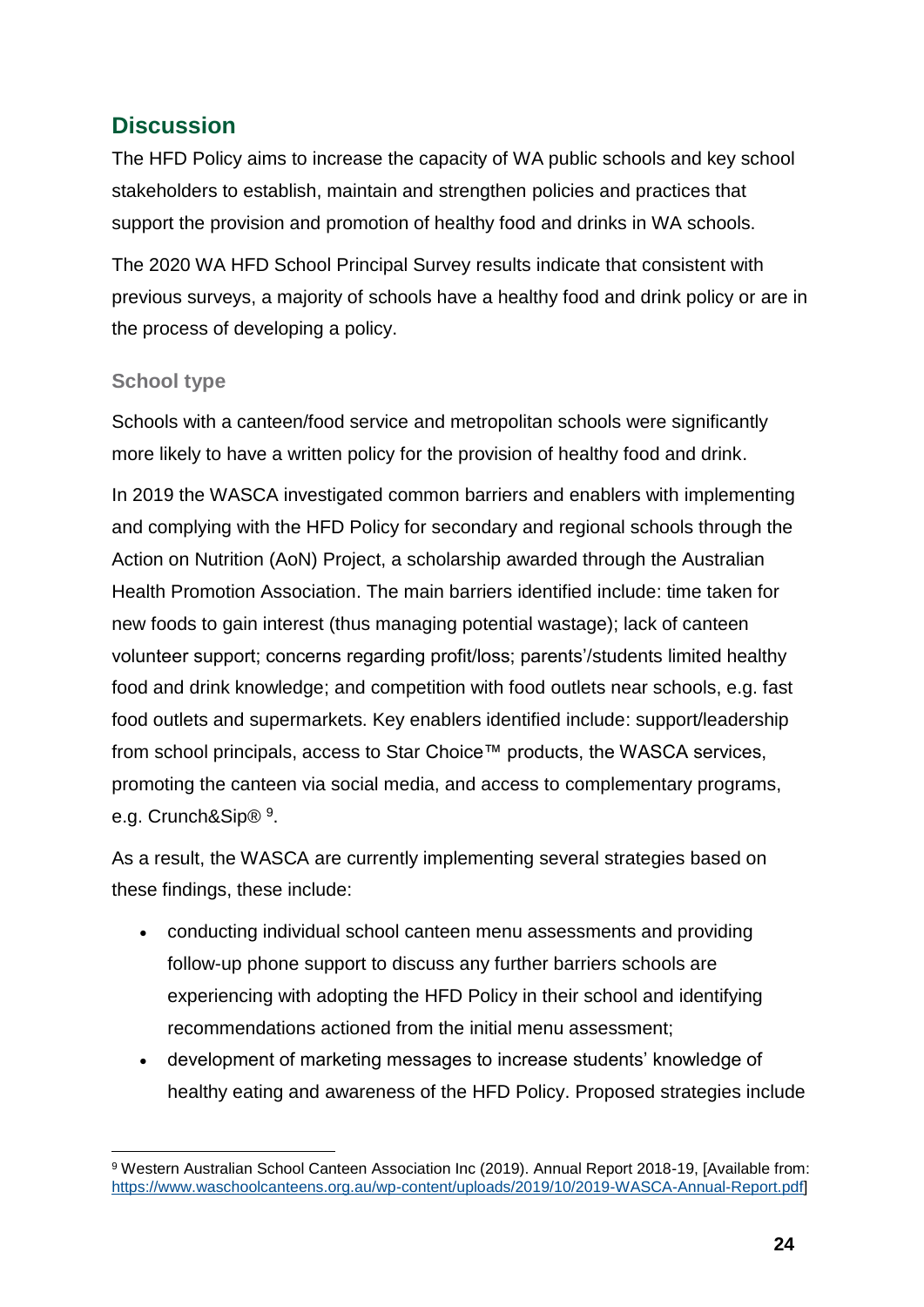incorporating key policy messages in lesson plans posters, newsletters and on social media platforms;

- continuing to provide tailored training sessions for high schools and regional schools to ensure the relevance of topics and networking opportunities;
- advocating for a duty of care approach, encouraging principals to restrict students leaving school grounds during school hours to purchase food from fast-food chains and convenience stores etc.

Secondary schools were less likely to run 'healthy eating programs such as *Crunch&Sip®* and school kitchen gardens, instead 'working with the school canteen to adopt the Health Promoting Schools Framework'. The reason for this may be due to the limited number of healthy eating programs that are tailored for secondary students, as well as difficulty implementing these programs in typically a larger school setting. These results are lower than reported in the previous two years.

In 2020, 58.1 per cent of schools met all the HFD Policy traffic light criteria, a slight increase from the previous year's findings. This demonstrates continuous improvement in schools with the support of WASCA.

#### **School location**

The level of compliance in meeting the key components of the HFD Policy in schools with a canteen food service is high, with almost all metropolitan schools and regional schools reporting their canteen/food service menu consisted of a minimum of 60 per cent green food and drinks, and a maximum of 40 per cent amber food and drinks. In addition, schools offering red foods on the menu, even on an occasional basis, is showing a decreasing trend from previous years, from 25.4 per cent in 2018 to 17.9 per cent in 2020 across all schools with a canteen/food service.

While the level of completed traffic light training ranges from moderate to high, significantly more metropolitan schools reported having canteen/food service supervisors and employers who had completed traffic light training than regional schools. This is consistent with the previous three years survey results.

Overall, a greater proportion of metropolitan school canteen/food service volunteers completed FoodSafe training than regional schools in this reporting period. This may reflect the higher need for canteen/food service volunteers in metropolitan schools and the higher turnover of metropolitan volunteers; however, there is still room for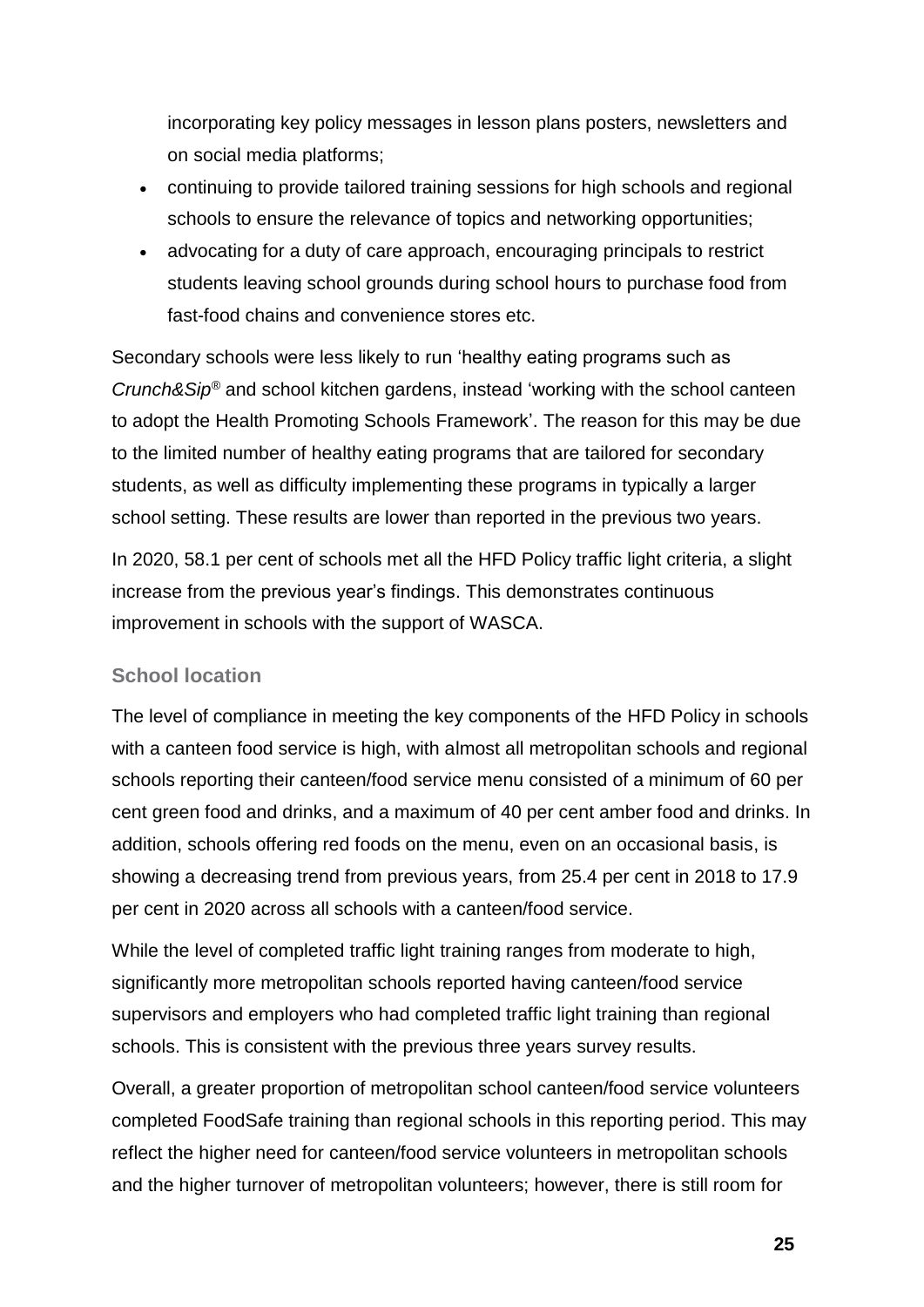improvement for both metropolitan and regional schools to complete training. The differences seen in compliance by location may be a result from fewer face-to-face training sessions being conducted by the WASCA in regional areas due to limited resources and capacity as well as restrictions associated with the COVID-19 pandemic. Despite these challenges, the WASCA continues to develop several strategies to maintain training in regional schools via online e-learning modules and video conferences and one-on-one support provided via phone, email, the WASCA website and Facebook page. In addition, the WASCA has established strong regional partnerships and support networks with regional schools to ensure reliable and consistent HFD Policy messaging is provided to schools across a variety of mediums. Nevertheless, there may be further opportunities to increase the promotion of these training sessions to regional schools to increase uptake and bridge the gap between metropolitan and regional HFD Policy compliance. No other significant differences between metropolitan and regional schools were identified.

#### **2019-20 Achievements**

The 2020 survey results reflect the continued support being provided to schools by the WASCA to support implementation and compliance with the HFD Policy. Despite the significant challenges faced by WA schools and the WASCA as a result of the COVID-19 pandemic, some specific examples of WASCA's activities and achievements in 2019-20 include (but are not limited to):

- 84 new tools and resources were developed to support schools to implement the policy, all of which are available online;
- a total of 602 people completed training, including online (n=312) and face to face (n=290) during 21 training and capacity building sessions;
- tailored support and advice were provided to 672 schools, an increase of 61 per cent compared to the previous year;
- 25 per cent increase in WASCA website traffic, predominantly due to an increase in communication to schools on the development of COVID-19-safe practices and training for school canteens;
- follow up phone calls on completed menu assessments to further evaluate Policy compliance and understand any additional implementation barriers. Key results showed: 64 per cent of schools had removed red items, and 72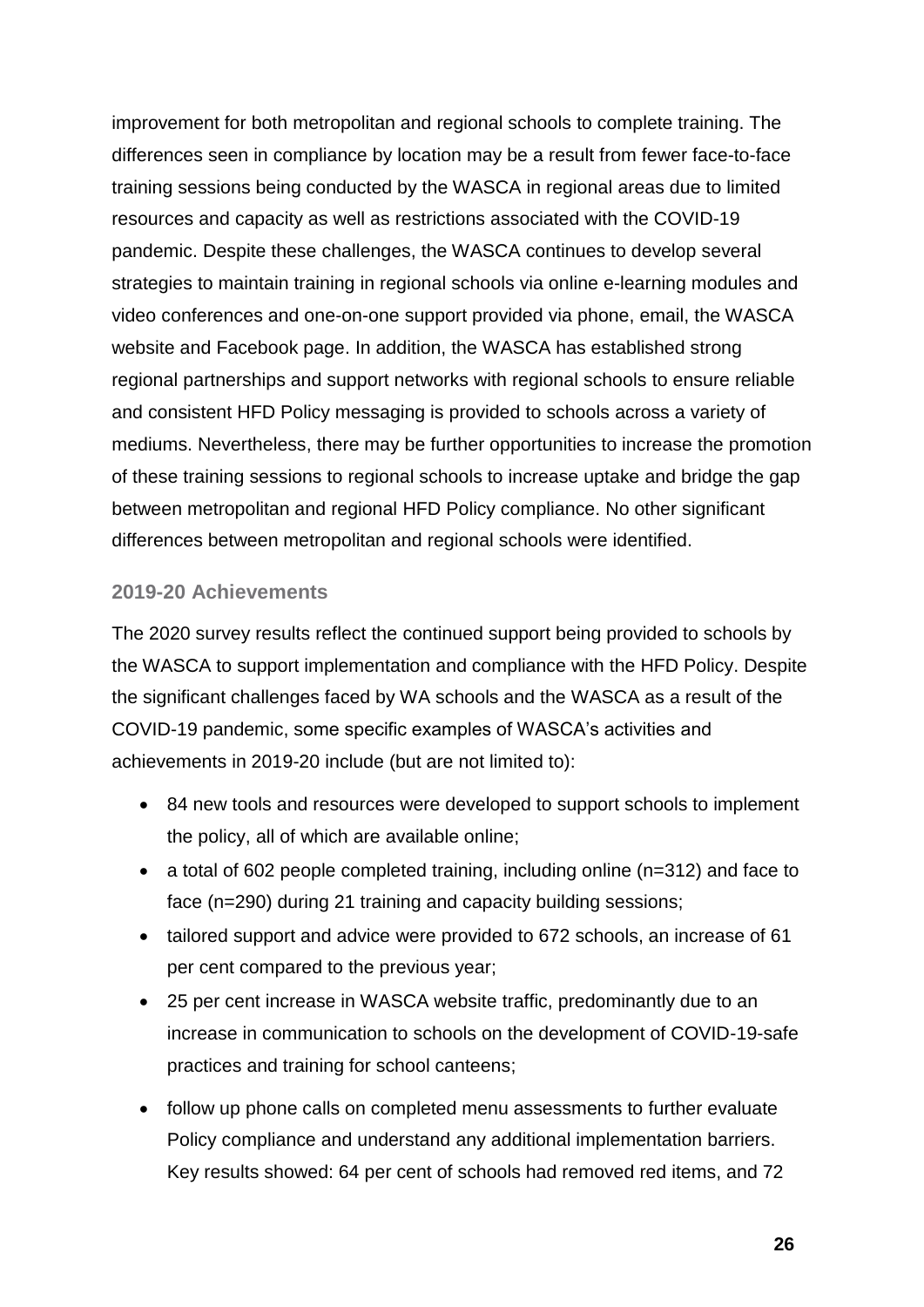per cent reduced the number of savoury items offered to no more than 2 days per week; and

• ongoing involvement with the Federation of Canteens in Schools (FOCiS) network, specifically in developing the national School canteen online training, launched in August 2019.

In 2019- 2020, WASCA continued to provide advice and support to the Department of Education to inform a review of the HFD Policy, which is likely to be incorporated into the broader Student Health Care Policy, release date to be advised. While the HFD Policy itself will remain unchanged, combining policies may strengthen the HFD Policy, increase response rate and reinforce a whole of school approach to healthy eating while promoting the link between nutrition and learning. If this change is made, it will be important to monitor its impact on compliance with the HFD Policy.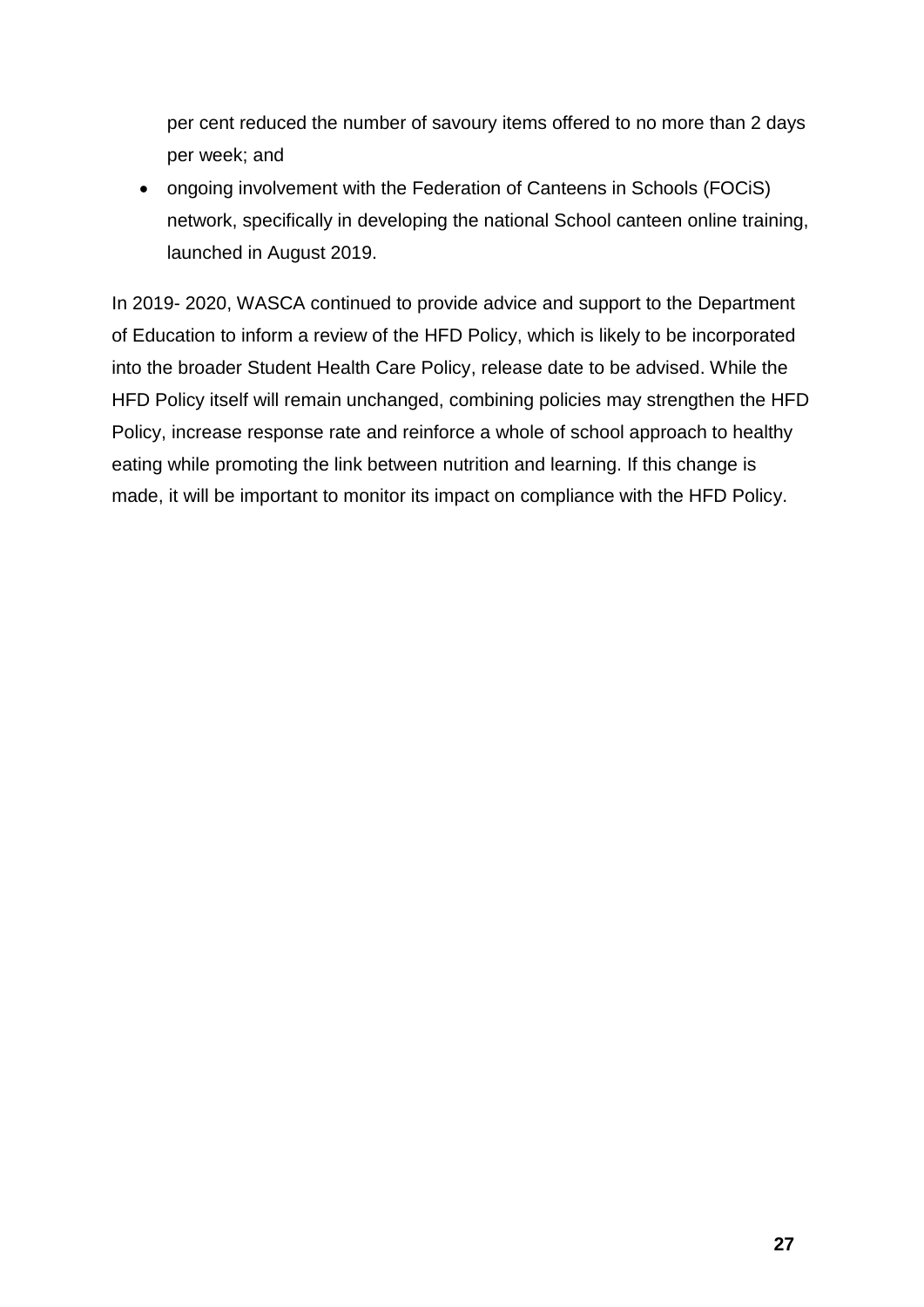#### **Survey limitations**

Although the survey response rate increased by 15 per cent in 2020, the increase in response was among primary schools only (metropolitan and regional). This reduces the ability to generalise these findings to all schools across WA as it may result in a selective sample of schools and an overestimation of compliance across the state. A strong response rate across all WA schools to this survey is critical for a reliable evaluation of the HFD Project.

The survey relies on self-reported policy compliance, and there may be a substantial gap between self-reported and independent, objectively measured compliance.

It is unconfirmed if the survey is being delegated to other staff by school principals that are time-poor; as a result, the respondent may not objectively answer the survey.

#### **Summary**

Currently in WA, almost one-quarter of children aged 5 to 15 years of age are above a healthy weight. Schools are extremely well-positioned to support healthy eating behaviours and play a crucial role in a comprehensive public health approach to prevent childhood obesity. Canteen/food services are an integral part of the school environment and can assist in establishing children's healthy eating behaviours whilst at school and subsequently throughout adulthood.

The administration of the WA HFD School Principal Survey and dissemination of results is important to assist schools to remain focussed on HFD Policy compliance and implementation, encourage information sharing across jurisdictions, and promote open and accountable reporting. In 2021, the Global Obesity Centre at Deakin University created Australia's Food Environment Dashboard as part of a larger project to facilitate reporting mechanisms, incentives and support systems for tackling obesity and creating healthier food environments (the Food Policy Index)<sup>10</sup>. The WA HFD School Principal Survey, which includes data on food in school

<sup>1</sup> <sup>10</sup> Food Policy Index Australia, [Available from: [https://www.foodpolicyindex.org.au/\]](https://www.foodpolicyindex.org.au/)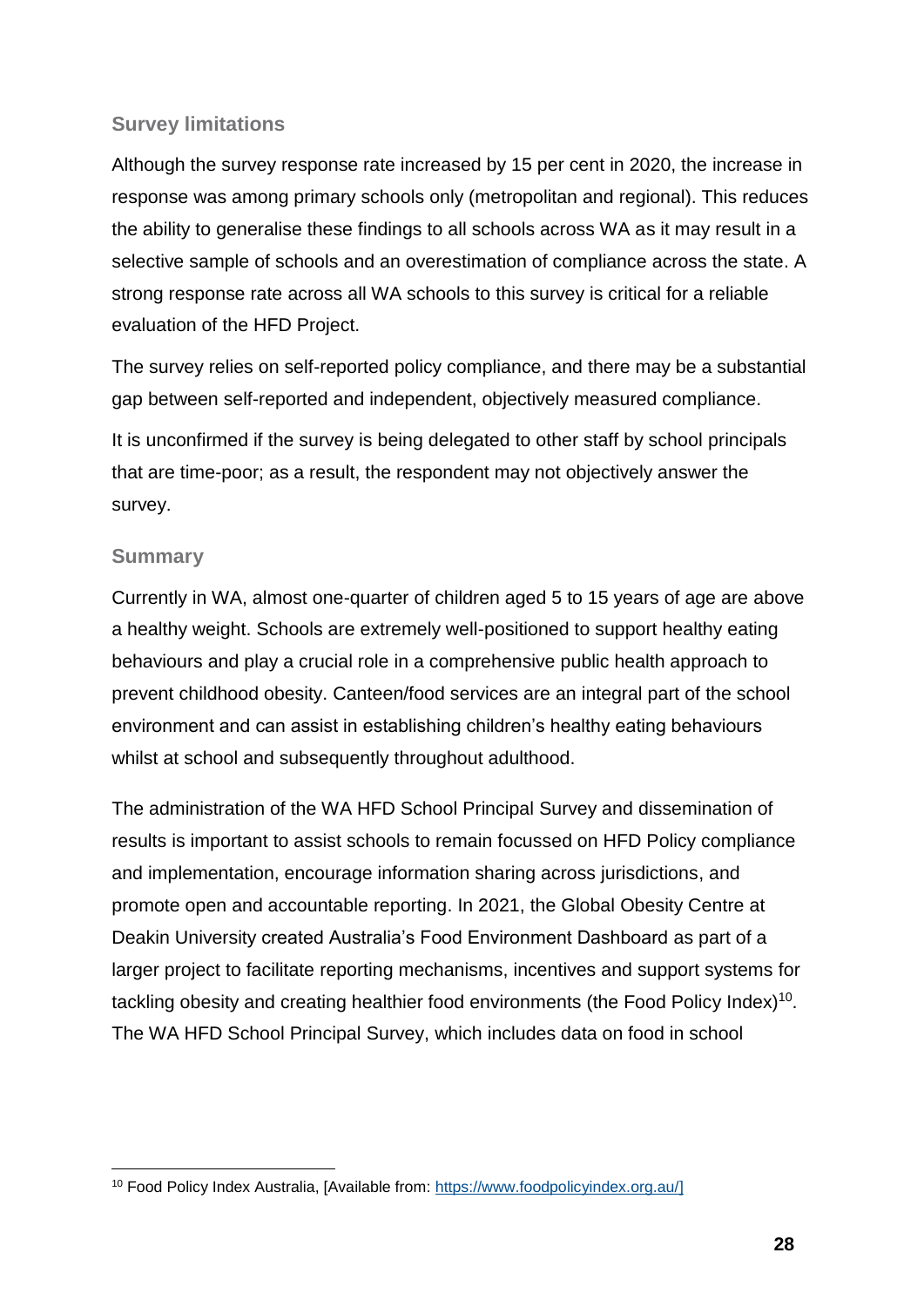settings<sup>11</sup>, is a useful data source for the Food Policy Index to describe the current food environment in WA public schools.

The HFD Policy and monitoring of the Policy through the WA HFD School Principal Survey supports national and Western Australian agendas for obesity prevention and aligns with the WA Health Promotion Strategic Framework 2017-2021<sup>12</sup>, the Sustainable Health Review<sup>13</sup> recommendation to halt the rise in obesity in WA by July 2024. Furthermore, it is essential to assist in addressing key areas of priority for the Department of Education and Department of Health.

Generally, the 2020 survey results are encouraging, however, there remains room for all schools to increase their level of compliance with the Policy, in particular:

- increase the number of schools with and without a canteen food service to develop a healthy eating policy;
- ensure red food and drink items from canteens/food services, even on an occasional basis, are kept off the menu across all schools;
- reduce the number of days per week amber savoury commercial products are offered across all schools;
- increase the number of regional canteen/food service supervisors, employers and canteen service volunteers who complete traffic light training and FoodSafe training;
- increase the number of K-12 employees and canteen/food service volunteers who complete traffic light training and FoodSafe training.
- increase the number of whole of school activities that schools conduct to promote healthy eating, in particular:
	- o working with the school canteen to adopt the Health Promoting Schools Framework;
	- o working with the school canteen to promote 'healthy eating days' across all schools; and

<sup>1</sup> <sup>11</sup> Australia's Food Environment Dashboard 2021, [Available from: [https://foodenvironmentdashboard.com.au/\]](https://foodenvironmentdashboard.com.au/)

<sup>12</sup> WA Health Promotion Strategic Framework 2017-2021,[Available from: [WA Health Promotion](https://ww2.health.wa.gov.au/Reports-and-publications/WA-Health-Promotion-Strategic-Framework)  [Strategic Framework\]](https://ww2.health.wa.gov.au/Reports-and-publications/WA-Health-Promotion-Strategic-Framework)

<sup>&</sup>lt;sup>13</sup> Sustainable Health Review: Final Report to the Western Australian Government. Department of Health, Western Australia 2019 [Available from: [https://ww2.health.wa.gov.au/improving-WA-](https://ww2.health.wa.gov.au/improving-WA-Health/Sustainable-health-review/Final-report)[Health/Sustainable-health-review/Final-report](https://ww2.health.wa.gov.au/improving-WA-Health/Sustainable-health-review/Final-report) ]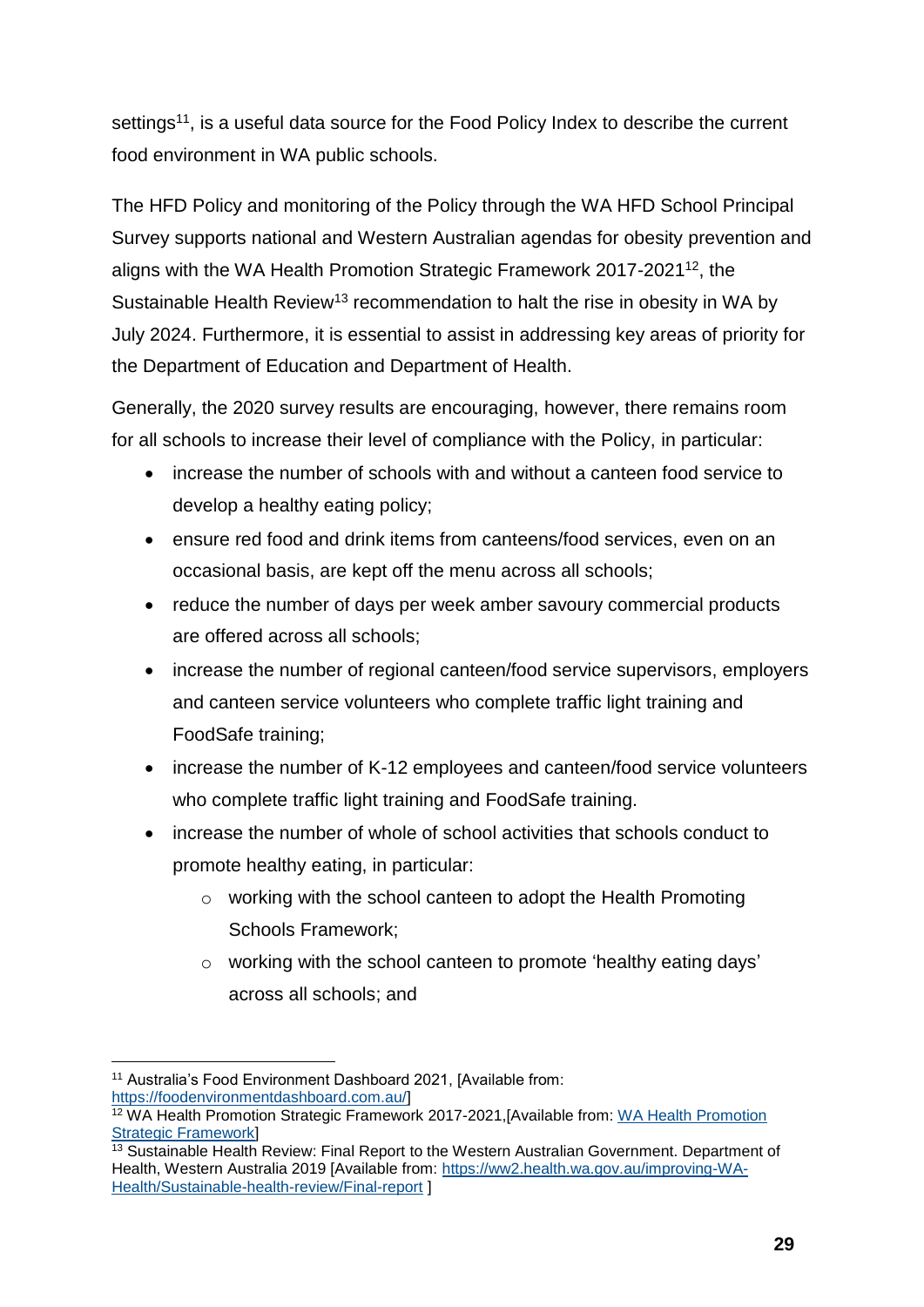$\circ$  include nutrition advice or information in school newsletters at least once per term.

#### **Recommendations**

- 1. The Department of Education continues to administer the annual WA HFD School Principal Survey of public schools and invite the Department of Health to analyse the results.
- 2. The HFD Reference Group reviews and updates, as required, the WA HFD School Principal Survey questions to maintain relevance.
- 3. The Department of Education continues to implement strategies designed to increase the response rate for future WA HFD School Principal Surveys, for example, ensuring:
	- $\circ$  the survey is open for the appropriate amount of time;
	- o survey links are working correctly;
	- o respondents are aware of the number of responses required and how long the survey will take to complete;
	- o respondents are aware of the purpose and significance of the survey; and
	- $\circ$  that the most appropriate person is responding to the survey, e.g. school principals;
	- o follow-up internal Ed-e-mail reminders and emails are sent to schools.

In addition, it is recommended that strategies are implemented to identify and attract schools that have not completed the WA HFD School Principal Survey in the past three years. This may include increased promotion to these schools to increase the response rate.

- 4. Both the Department of Education and Department of Health support the WASCA to conduct independent evaluation of the HFD Project delivery and policy compliance. Independent objective evaluation of HFD Policy and Project activities is in line with best practice. This type of evaluation assists in enabling the development of strategies by the WASCA to increase policy compliance.
- 5. The Department of Education, Department of Health, and the WASCA continue to make the WA HFD School Principal Survey results and summary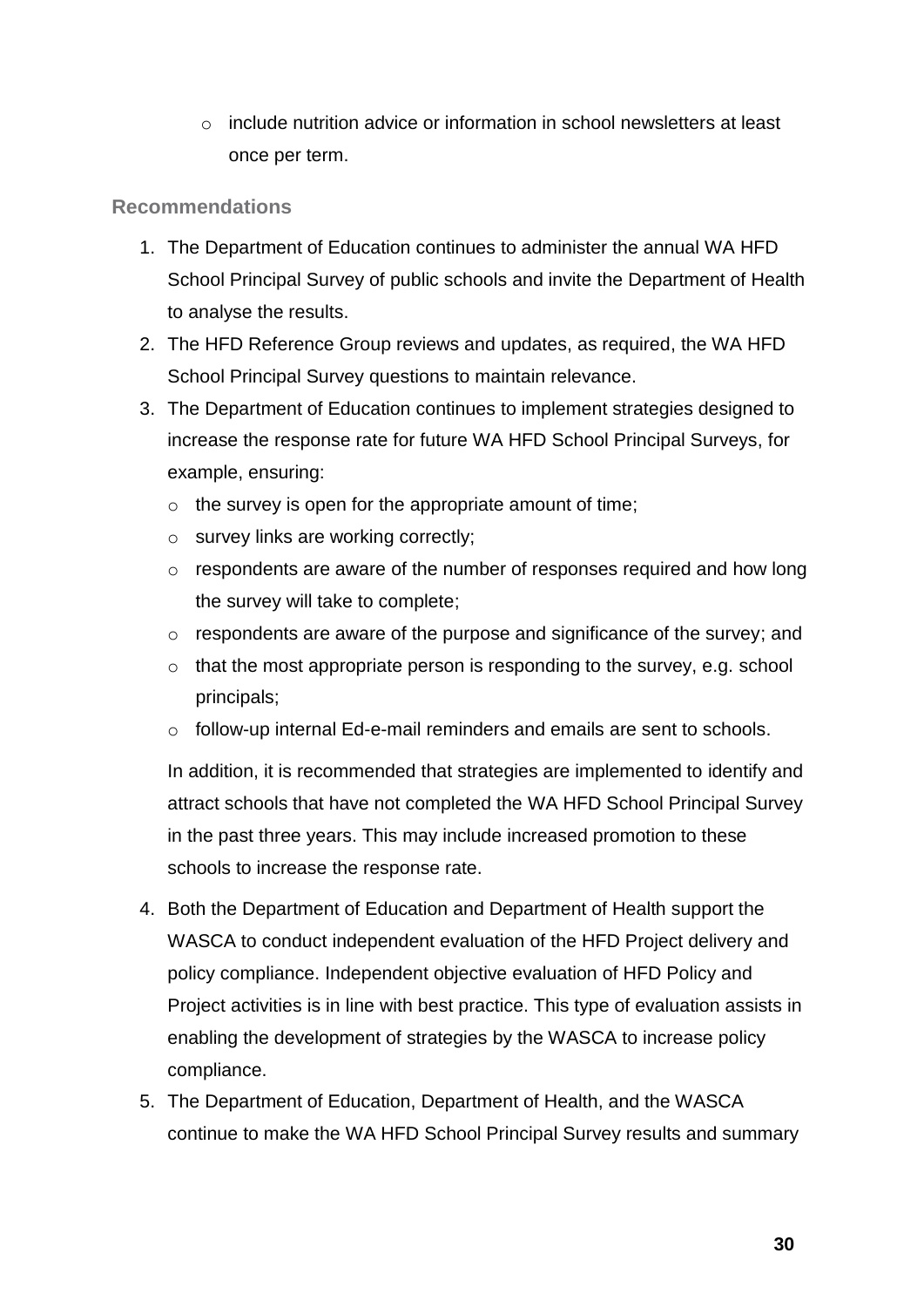results publicly available (e.g. on the Department of Education Policy webpage and the WASCA webpage) as done in previous years.

6. Continuation of quarterly HFD Reference Group meetings with the Department of Health, Department of Education, and the WASCA, to ensure all parties are kept informed and updated on the status of the HFD Policy and Project activities throughout the school year. In addition, the Reference Group continues to work with the WASCA to:

a) provide targeted support to schools to meet HFD Policy criteria, (particularly to remove red items from school canteen/food service menus and number of days per week amber savoury commercial products are offered), for example:

- i. tailored training sessions for schools to ensure relevance of topics and networking opportunities;
- ii. WASCA to develop marketing messages and fact sheets specifically focussing on HFD Policy, for P&C Associations, teachers, principals and health professionals on the benefits of healthy eating and awareness of the HFD Policy;
- iii. increased focus on canteen staff identifying and removing red drinks from menus by: developing fact sheets; increase social media i.e. red alerts; greater focus on drinks in Traffic light training; and
- iv. WASCA to investigate qualitative data from all training sessions that will assist in Policy implementation;

b) provide targeted support to all schools to increase all training activities (particularly in regional schools); for example, WASCA to increase engagement in regional WA schools to promote HFD Policy compliance and support, such as the traffic light training and FoodSafe training; including promoting training opportunities via newsletters and social media pages; increase online participation for all training.

c) increase education and awareness of the HFD Policy to P&C Associations in schools to increase engagement, implementation and compliance with the HFD Policy. Recommendation to: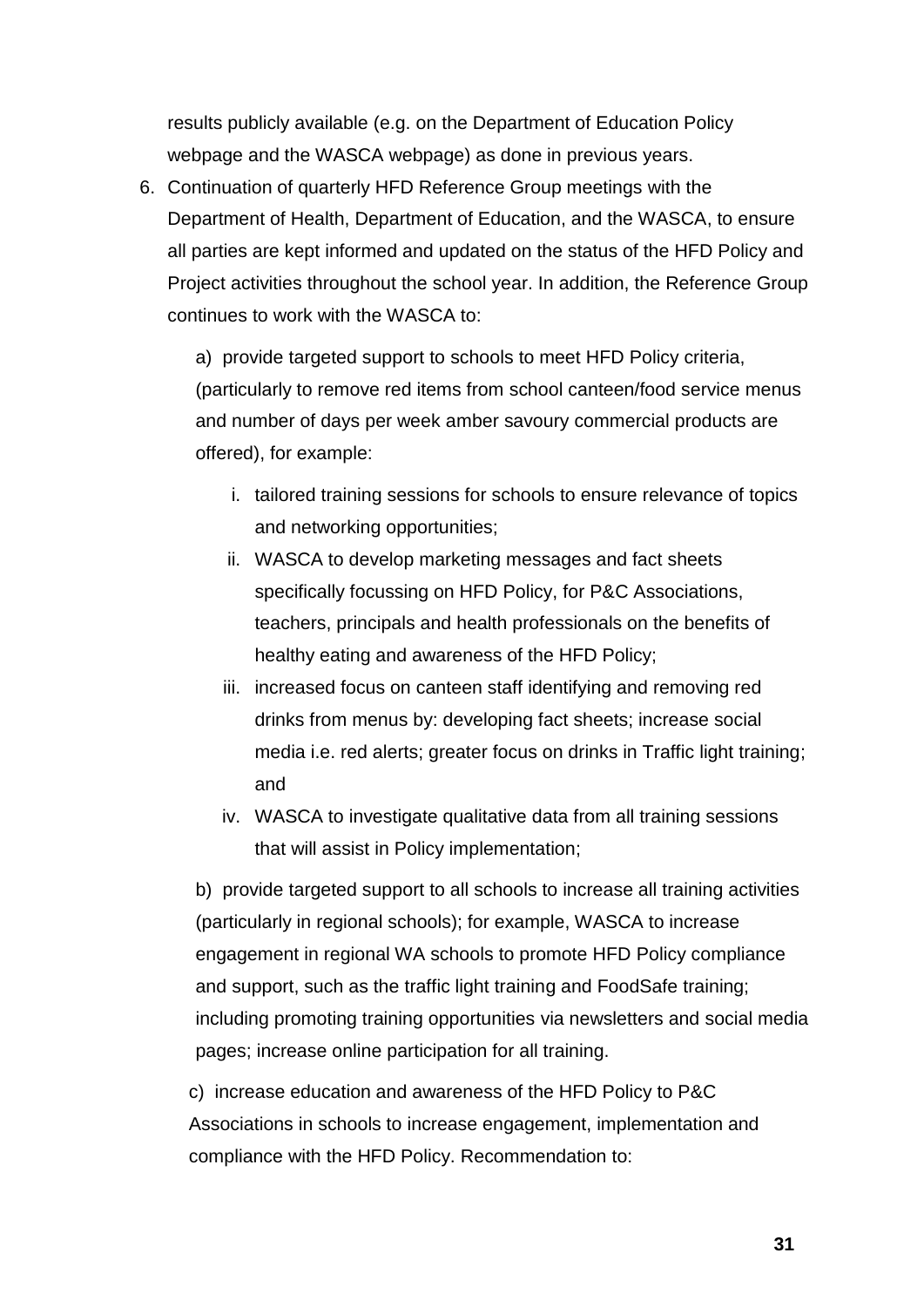- v. develop practical tools and resources on how to conduct healthy P&C activities in schools that align with the Policy, such as healthy fundraising events;
- vi. deliver small group workshops specifically for P&C representatives; and
- vii. increase collaboration with WACSSO to ensure alignment of activities.

d) provide targeted support to all schools, i.e. those with and without canteens, to increase the number of schools with a written policy for the provision of healthy food and drinks; and

e) increased focus on partnerships with organisations to increase awareness of the HFD Policy such as: WA Primary Principals Association; WA Secondary Schools Executive Association; WA District High Schools Administrators Association; Refresh.ED.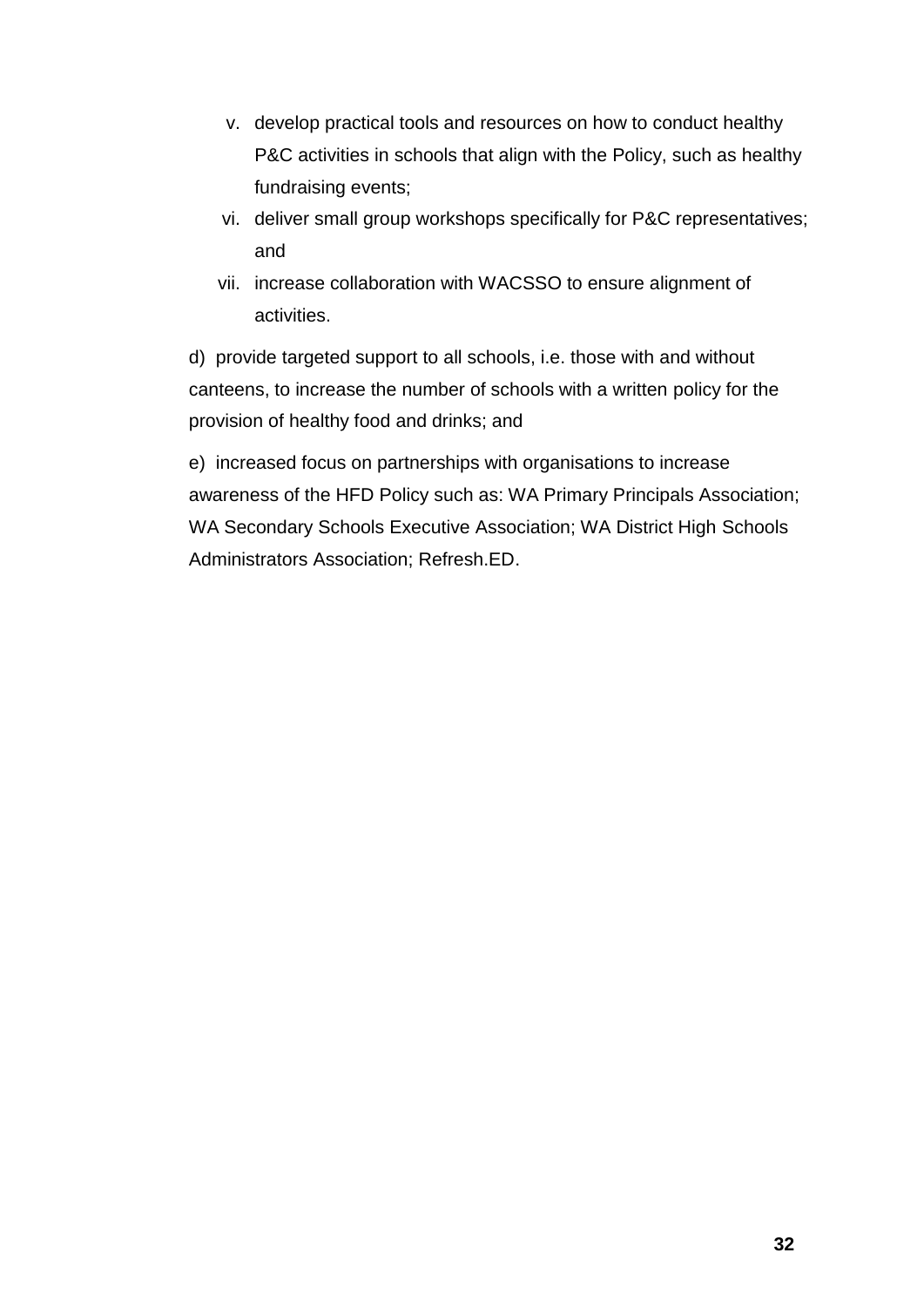# **Appendix 1 – Traffic light categorisation examples provided by the WASCA**

#### What's on the menu **Fill the** Off the Select carefully menu menu **SADRO** Green food and drinks Amber food and drinks Red food and drinks Cereal foods - wholegrain cereals, pasta, Savoury breads such as gartic, Full-fat pastry items ٠ noodles, rice, cous cous, quinoa herb and pizza bases Deep fried food A variety of bread types including Reduced fat pastry items<sup>®</sup> Sweet sandwich ٠ wholegrain/ wholemeal Erankfurts and sausages for hot fillings e.g. jam, Vegetables and legumes e.g. stuffed dogs and/or sausage sizzles<sup>\*</sup> honey, confectionery  $\bullet$ potatoes, corn-on-cob, baked beans, 4 Savoury commercial products, sprinkles bean mix, garden salads, potato salad, e.g. fish, chicken, potato High fat meats e.g. coleslaw (using reduced fat dressings.) portions, pizza\* polony and salami Confectionery e.g. Fruit, fresh and frozen, whole, fruit salad, Hamburger patties<sup>®</sup>  $\overline{\phantom{a}}$ sliced fruit chocolate, liquorice, Processed meat e.g. ham, skin-Fruit canned in natural juice free processed chicken cough lollies, jellies A variety of sandwich/roll fillings, Assorted cakes/biscuits or Sweet or savoury snack items that do preferably served with salad e.g. muffins<sup>3</sup> Sweet and savoury snack foods<sup>\*</sup> not meet the criteria egg Plain dried fruit e.g. potato chips reduced fat cheese Ice creams and icy poles<sup>e</sup> Soft drinks, cordial, tuna, canned in spring water or brine Reduced fat flavoured milk sports drinks, energy lean meats i.e. roast beef (more than 375mL & less than drinks veast spreads Reduced fat 600mL) hummus flavoured milk High schools only: reduced fat Lean meats, fish, poultry coffee flavoured milk (375mL or (more than 600mL) Meals<sup>®</sup>, especially those with vegetables Reduced fat coffee less) e.g. pasta bake, curry and rice, frittata, flavoured milk drink Full fat dairy products e.g. plain soup, sushi, rice paper rolls (more than 375mL) milk, yoghurt, cheese Reduced fat dairy products Full fat flavoured Full fat flavoured milk (375mL or including: milk (more than less) plain milk 375mL) 99% fruit juices (250mL or less) flavoured milk (375mL or less) Chocolate coated iceand no added sugar cheese Dairy desserts<sup>#</sup> e.g. reduced fat creams plain and flavoured yoghurt custard, ice cream and mousse Jelly; fruit with jelly Plain water (milk/milk alternative listed as Croissants, cream or Plain mineral water  $\bullet$ first ingredient) iced buns/cakes, doughnuts, sweet NOTE: Reduced fat dairy pastries, slices recommended for children over the Fruit juice (more age of 2 years than 250mL) and/or with added sugar or sweetener Water flavoured with fruit juice, sugar and/or sweetener



Department of Health Department of Education



Contact WASCA for support P: 08 9264 4999 E: wasca@education.wa.edu.au W:waschoolcanteens.org.au